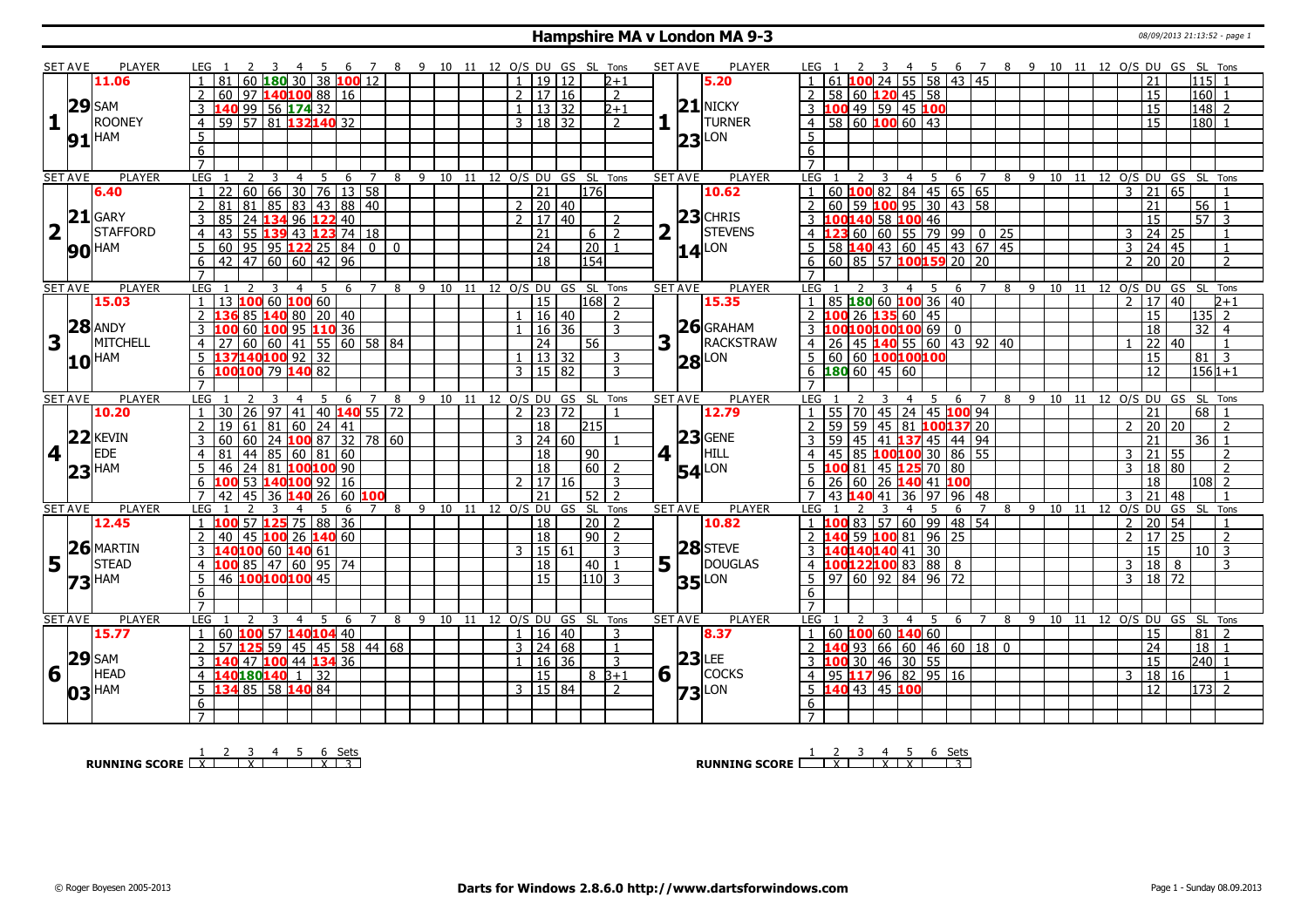#### **Hampshire MA v London MA 9-3** 08/09/2013 21:13:52 - page 2

|                         | <b>SET AVE</b>  | <b>PLAYER</b>       | LEG 1<br>7 8 9 10 11 12 O/S DU GS SL Tons                                                                              |                              |  |                           |                |                                              |   | <b>SET AVE</b> | <b>PLAYER</b>       | 7 8 9 10 11 12 O/S DU GS SL Tons<br>LEG 1<br>-5<br>- 6                                                                                      |
|-------------------------|-----------------|---------------------|------------------------------------------------------------------------------------------------------------------------|------------------------------|--|---------------------------|----------------|----------------------------------------------|---|----------------|---------------------|---------------------------------------------------------------------------------------------------------------------------------------------|
|                         |                 | 16.28               | 81.<br>35<br>60                                                                                                        |                              |  | 3   18   35               |                | $\overline{2}$                               |   |                | 8.54                | $-40 1+1$<br>59180<br>95<br>$42 \mid 42$<br>18<br>43                                                                                        |
|                         |                 |                     | $121$ 38 31 11 32<br>LOO 83<br>42                                                                                      |                              |  | $2 \mid 26 \mid 32$       |                | 2                                            |   |                |                     | 60   96   140   25   41   59   60   0<br>$\overline{24}$<br>$20$   1                                                                        |
|                         | 23              | <b>DENNIS</b>       | 40180 89<br>41<br>33<br>10<br>3                                                                                        |                              |  | 18                        |                | $8\sqrt{2+1}$                                |   |                | $22$ LEWIS          | 83 60 100134 47 37<br>20 37<br>40<br>2                                                                                                      |
| $\overline{\mathbf{z}}$ |                 | <b>MURRELL</b>      | $100100125$ 23   16   0   12<br>4                                                                                      |                              |  | $\overline{24}$           |                | $\overline{4}$<br>4 <sup>1</sup>             | 7 |                | VENES               | 85 100 41 44 100 99 16 16<br>$\overline{22}$<br>$\overline{16}$<br>$\overline{2}$<br>$\overline{4}$                                         |
|                         |                 | <b>HAM</b>          | 60<br>$140$ 55 <b>121</b> 41 85 16<br>5<br>83                                                                          |                              |  | $2$ 23 16                 |                | $\overline{1}$                               |   |                | $74$ <sup>LON</sup> | $\vert$ 40 80 <b>100</b> 41 55 80 73 28<br>$\overline{24}$<br>5.<br>$\overline{4}$<br>$\overline{1}$                                        |
|                         | 76              |                     | 83 140 98 30 10<br>6<br>140                                                                                            |                              |  | $2 \mid 17 \mid 10$       |                | $\overline{2}$                               |   |                |                     | $6 \mid 45 \mid 43 \mid 85 \mid 94 \mid 89$<br>$\overline{15}$<br>145                                                                       |
|                         |                 |                     | $\overline{7}$                                                                                                         |                              |  |                           |                |                                              |   |                |                     |                                                                                                                                             |
|                         | <b>SET AVE</b>  | <b>PLAYER</b>       | <b>LEG</b><br>$\overline{4}$<br>-5<br>6<br>7<br>8<br>3                                                                 | 9 10 11 12 O/S DU GS SL Tons |  |                           |                |                                              |   | <b>SET AVE</b> | <b>PLAYER</b>       | LEG<br>8 9 10 11 12 O/S DU GS SL Tons<br>$\overline{2}$<br>4<br>5<br>6<br>$\overline{7}$<br>3                                               |
|                         |                 | 13.70               | $54$ 85 56 10<br>26 81<br>59<br>$\mathbf{1}$<br>100                                                                    |                              |  | $\overline{24}$           |                | $30\overline{1}$                             |   |                | 13.33               | 1 <b>121140</b> 60 <b>100</b> 40 30 8 2<br>$\overline{22}$<br>$\overline{2}$<br>3<br>$\mathbf{1}$                                           |
|                         |                 |                     | 100140 43 41 42<br>$\overline{2}$<br>135                                                                               |                              |  | 2   17   42               |                | 3                                            |   |                |                     | $\overline{18}$<br>$2$ 36 <b>180</b> 60 60 <b>135</b> 0<br>$30\overline{2+1}$                                                               |
|                         |                 | $24$ STEVE          | $\frac{1}{59}$ 60 44 42<br>3<br>81<br>83                                                                               |                              |  | $\overline{21}$           |                | $32$   1                                     |   |                | 23 DARREN           | $3 62 60 $ 100 96 48 99 36<br>$\overline{21}$<br>२<br>36                                                                                    |
| 8                       | 1 <sup>1</sup>  | MUSSON              | 60 134100 87 20<br>$\overline{4}$                                                                                      |                              |  | 3   18   20               |                | 3                                            | 8 |                | <b>IRVING</b>       | 59 123134 81 21 67<br>$\overline{18}$<br>$16 \mid 2$<br>4 <sup>1</sup>                                                                      |
|                         |                 |                     | $59$ 140 85 61 56<br>5<br>00                                                                                           |                              |  | 2 <sup>1</sup>            | $\sqrt{17}$ 56 | $\overline{2}$                               |   |                |                     | $5 \mid 47 \mid 41 \mid 60 \mid 41 \mid 100$<br>15<br>212                                                                                   |
|                         |                 | $95$ <sup>HAM</sup> | $\overline{26}$<br>  47   60   100 59   88<br>6                                                                        |                              |  | 3 2 1 8 8                 |                | $\overline{2}$                               |   |                | 86 LON              | $6 \overline{100100}$ 97   92   92   10   6<br>21<br>$\overline{4}$                                                                         |
|                         |                 |                     |                                                                                                                        |                              |  |                           |                |                                              |   |                |                     |                                                                                                                                             |
|                         | <b>SET AVE</b>  | PLAYER              | LEG<br>-5<br>8<br>3<br>$\overline{4}$<br>- 6<br>$7^{\circ}$                                                            |                              |  |                           |                | 9 10 11 12 O/S DU GS SL Tons                 |   | <b>SET AVE</b> | PLAYER              | LEG<br>4 5<br>6 7<br>8 9 10 11 12 O/S DU GS<br>SL Tons<br>3                                                                                 |
|                         |                 | 18.95               | 41 140 60 80 123 37                                                                                                    |                              |  | $\overline{18}$           |                | $20 \mid 2$                                  |   |                | 14.96               | 1   60   41   60   60   45   180   55<br>$\sqrt{21}$ 55<br>3<br>$1+1$                                                                       |
|                         |                 |                     | $\overline{2}$<br>90<br>60 140 71<br>140                                                                               |                              |  | 2   14   71               |                | $\overline{z}$                               |   |                |                     | $2$ 100 60 60 121<br>$\overline{12}$<br>160 2                                                                                               |
|                         |                 | $28$ MIKE           | 3<br>87<br>140134                                                                                                      |                              |  | 12                        |                | $40\overline{3}$                             |   |                | $25$ DAVID          | 3 140 60 100100101<br>15 101<br>$\mathcal{E}$<br>$\overline{4}$                                                                             |
| 9                       |                 | <b>GILLET</b>       | 100 <mark>180</mark> 83 38<br>4                                                                                        |                              |  | $13\sqrt{38}$             |                | $B+1$                                        |   | $9\sqrt{1}$    | <b>ETHERINGTON</b>  | 4 60 60 41 100<br>12<br>240I 1                                                                                                              |
|                         |                 |                     | 5<br>58<br>  59   41   <mark>100</mark> 40  <br>100                                                                    |                              |  | $\overline{18}$           |                | $ 103 $ 2                                    |   |                |                     | 5 140 60 43 81 137 20 20<br>$ 21\rangle$<br>3<br>20<br>$\overline{2}$                                                                       |
|                         | 83              | <b>HAM</b>          | 6<br>67                                                                                                                |                              |  | 3   18   67               |                | $\overline{2}$                               |   |                | <b>09</b> LON       | 6 45 58 84 81 177<br>15                                                                                                                     |
|                         |                 |                     | 59<br>140123 27<br>l 85<br>59<br>$\overline{7}$                                                                        |                              |  |                           |                |                                              |   |                |                     | $56 1+1$<br>74                                                                                                                              |
|                         |                 | <b>PLAYER</b>       | 60<br>60<br>26<br>44<br>74<br>LEG<br>8                                                                                 | 9                            |  | 2   23<br>10 11 12 0/S DU | 74             | Tons                                         |   | <b>SET AVE</b> | <b>PLAYER</b>       | 30 60 97 54<br>40<br>$60\,100\,60$<br>$\overline{0}$<br>10 11 12 0/S DU GS SL Tons<br>LEG<br>6<br>$\overline{7}$                            |
|                         | <b>SET AVE</b>  | 15.26               | 6<br>95 87 <b>137</b> 34<br>40<br>$\overline{4}$                                                                       |                              |  | $\overline{21}$           | GS SL          | $\overline{2}$<br>$\overline{4}$             |   |                | 12.01               | 8 9<br>$1 \mid 55 \mid 40 \mid 60 \mid 60 \mid 56$ 180 50<br>$\overline{2}$<br>20 50<br>$1+1$                                               |
|                         |                 |                     | 62<br> 26 56 78                                                                                                        |                              |  | 17 78<br>$2^{\circ}$      |                |                                              |   |                |                     | LOO 59 <mark>100</mark> 60 78 82<br>18<br>$\overline{2}$                                                                                    |
|                         |                 | $28$ MARK           | 26 180 39 51 24                                                                                                        |                              |  | $3 \mid 21 \mid 24$       |                | 2                                            |   |                | $ 27 $ CONAN        | 22<br>3 100 60 60 60 45 100<br>$76$   2                                                                                                     |
|                         |                 | <b>THORNE</b>       | 3<br>41<br>L40                                                                                                         |                              |  | $1 \mid 13 \mid 32$       |                | $2+1$                                        |   | .O I           | <b>WHITEHEAD</b>    | 18<br>4 58 81 38 100 180                                                                                                                    |
|                         | 10 L            |                     | 59 140140130 32<br>$\overline{4}$<br>$\frac{60}{60}$ 60 180 100 69 32                                                  |                              |  |                           |                | $\overline{3}$                               |   |                |                     | 15<br>$44 2+1$<br>$\overline{15}$                                                                                                           |
|                         |                 | 42 <sup>HAM</sup>   | 5                                                                                                                      |                              |  | 1   16   32               |                | 2+1                                          |   |                | $ 01 $ LON          | $5\,$ 140100 60 60 101<br>$40$   3                                                                                                          |
|                         |                 |                     | $6\overline{6}$<br>$\overline{7}$                                                                                      |                              |  |                           |                |                                              |   |                |                     | 6                                                                                                                                           |
|                         |                 |                     |                                                                                                                        |                              |  |                           |                |                                              |   |                | PLAYER              | $\overline{7}$                                                                                                                              |
|                         | <b>SET AVE</b>  | <b>PLAYER</b>       | <b>LEG</b><br>3<br>-5<br>6<br>7<br>8<br>$\overline{4}$<br>95   95   52   35<br>5 <sup>5</sup><br>100<br>$\overline{1}$ | 9                            |  | 2 20                      | -5             | 10 11 12 O/S DU GS SL Tons<br>$\overline{2}$ |   | <b>SET AVE</b> |                     | <b>LEG</b><br>89<br>10 11 12 O/S DU GS SL Tons<br>$\overline{4}$<br>- 5<br>6<br>$\overline{7}$<br>1 80 59 60 38 83 105 36<br>21<br>$40$   1 |
|                         |                 | 19.15               | 125180 60 28 15                                                                                                        |                              |  |                           |                |                                              |   |                | 11.40               | $\overline{25}$<br>$2 \mid 97$                                                                                                              |
|                         | 23              | <b>DEAN</b>         | $\overline{2}$<br>44<br>44<br>0 <sup>1</sup><br>$\overline{59}$                                                        | $\overline{1}$               |  | $\overline{27}$<br>15     |                | $4\;2+1$                                     |   |                | $23$ STEVE          | 40   58   59   78   99   54   12   4<br>1<br>$\overline{4}$                                                                                 |
|                         |                 | <b>JONES</b>        | $\overline{3}$<br>134100 64                                                                                            |                              |  |                           |                | $\overline{3}$<br>$\overline{4}$             |   | 11             | FERGUSON            | 59 62 58 140140 42<br>2<br>17 42<br>3 <sup>1</sup><br>$\overline{2}$                                                                        |
|                         | 11              |                     | 60<br>LOO100 <mark>100</mark> 21  <br>20<br>$\overline{4}$                                                             |                              |  | 3   21   20               |                | $\overline{4}$                               |   |                |                     | 27 60 85 100100<br>18<br>83<br>46<br>$\overline{2}$                                                                                         |
|                         |                 | <b>37 HAM</b>       | 97<br>  85   59   97   50  <br>$\overline{32}$<br>5<br>41                                                              |                              |  | $\overline{21}$           |                | 40                                           |   |                | $16$ <sup>LON</sup> | 22<br>$5   81   42   81   58   26   17   180   16$<br>$\overline{16}$<br>$1 + 1$<br>$\mathbf{1}$                                            |
|                         |                 |                     | 6<br>∣96<br>21<br>100<br>$\mathbf{0}$<br>$\overline{4}$                                                                |                              |  | 2 20                      | $\overline{4}$ | 3                                            |   |                |                     | 58 59 140 80 92 56<br>6<br>18<br>16<br>$\mathbf{1}$                                                                                         |
|                         |                 |                     | $\overline{7}$<br>96<br>40<br>43<br>60<br>$\Omega$<br>25<br>137100                                                     |                              |  | $\overline{3}$            | 24 25          | $\overline{2}$                               |   |                |                     | 68 60 135 58 60<br>24<br>$\overline{10}$<br><b>7</b> 100<br>10<br>$\overline{2}$<br>$\mathbf{0}$                                            |
|                         | <b>SET AVE</b>  | <b>PLAYER</b>       | <b>LEG</b><br>5<br>6<br>8                                                                                              | 9                            |  | 10 11 12 O/S DU           |                | GS SL Tons                                   |   | <b>SET AVE</b> | <b>PLAYER</b>       | 9 10 11 12 O/S DU GS<br>SL Tons<br>LEG<br>8<br>6                                                                                            |
|                         |                 | 7.62                | 80 81<br> 60 81 <br>  41   <mark>122</mark>   18   14   2   2<br>$\overline{1}$                                        |                              |  | 3   30                    | 2              | $\overline{1}$                               |   |                | 2.80                | $1   68   42   66   40   81   22   41   89   48$<br>27<br>$\overline{4}$                                                                    |
|                         |                 | $22$ DAVE           | 81 100 78 47<br>60<br>35<br>2<br>100                                                                                   |                              |  | 2 l                       | 20 35          | $\overline{2}$                               |   |                |                     | 2 2 45 60 58 45 140 91<br>40<br>21                                                                                                          |
|                         |                 |                     | 100 81 100 97 50 12 40<br>3<br>21                                                                                      |                              |  | 1 22 40                   |                | 2                                            |   |                | $20$ NICKY          | 3   62   60   140   41   64   94   32<br>21<br>8                                                                                            |
|                         | 12 <sub>1</sub> | <b>BONNETT</b>      | 140100 60 59 60 82<br>$\overline{4}$                                                                                   |                              |  | 2   17   82               |                | $\overline{2}$                               |   | 2 <sub>1</sub> | BUCKINGHAM          | $4 \overline{)41 \overline{)60 \overline{45}} 80 \overline{59} \overline{26}$<br> 190 <br>18                                                |
|                         |                 | $52$ <sup>HAM</sup> | 5                                                                                                                      |                              |  |                           |                |                                              |   |                | $25$ <sup>LON</sup> | 5                                                                                                                                           |
|                         |                 |                     | $6\overline{6}$                                                                                                        |                              |  |                           |                |                                              |   |                |                     | 6                                                                                                                                           |
|                         |                 |                     | $\overline{7}$                                                                                                         |                              |  |                           |                |                                              |   |                |                     | $7^{\circ}$                                                                                                                                 |

<u>7 8 9 10 11 12 Sets</u><br>RUNNING SCORE <u>EXEXTX EXEXTX E 9</u>

OP: Hampshire MA - Sam Rooney 29.91 \*

**RUNNING SCORE** 2 8 9 10 11 12 Sets

OP: London MA - Steve Douglas 28.35 \*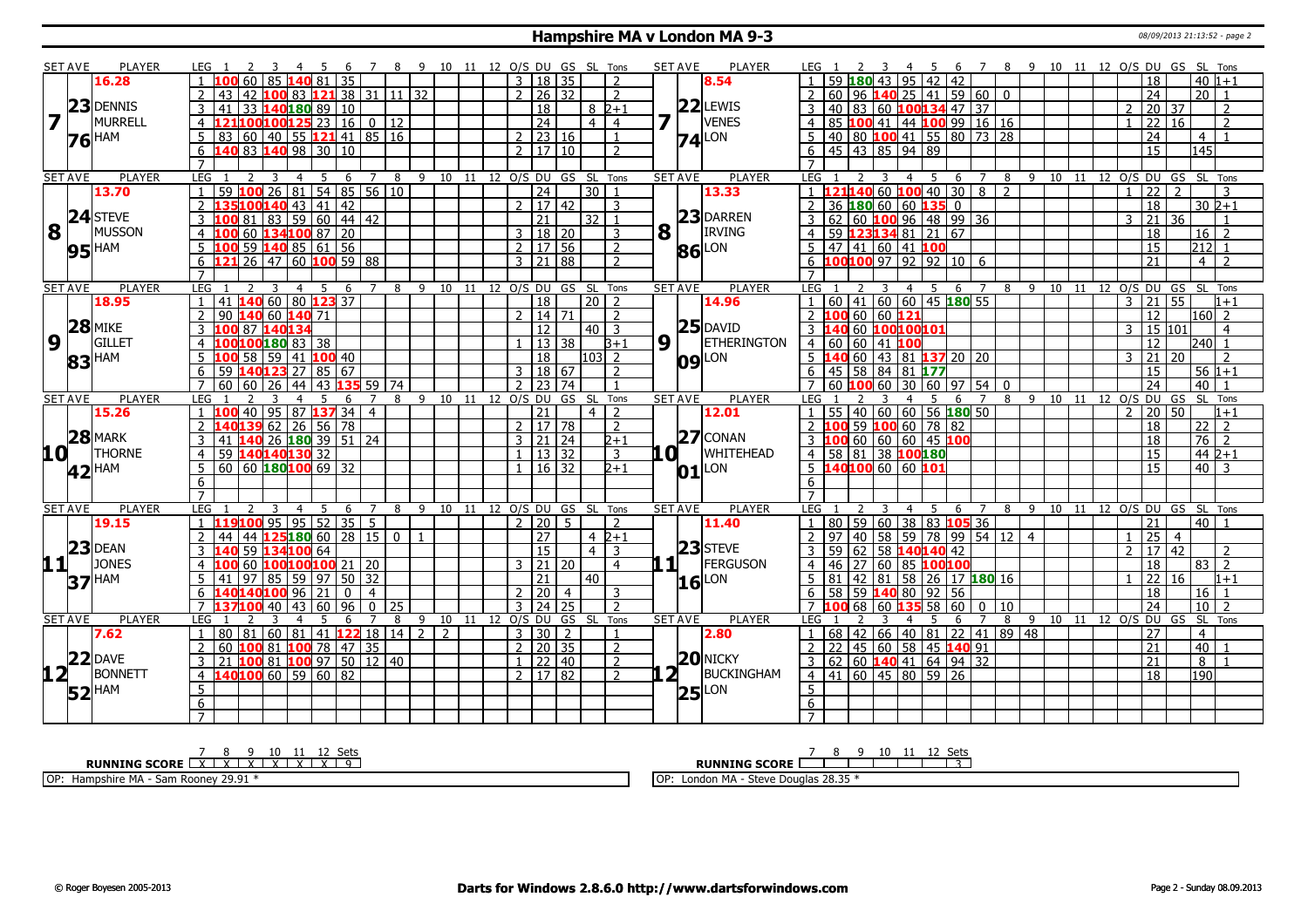## **Hampshire MA**

### **London MA**

| <b>PLAYER</b>        |    | W/Liwonilost! | <b>AVE</b> | <b>TAVE</b> | <b>POINTS DARTS TONS TON+1180</b> |     |      |    | <b>TONS</b> | <b>PLAYER</b>           |    | W/Liwonilost | <b>AVE</b> |       | TAVE POINTS DARTS TONS TON+ 180 |      |    |      | <b>TONS</b> |
|----------------------|----|---------------|------------|-------------|-----------------------------------|-----|------|----|-------------|-------------------------|----|--------------|------------|-------|---------------------------------|------|----|------|-------------|
| <b>Sam Roonev</b>    |    |               | 29.91      | 1.06        | 2004                              | 67  |      |    | $8 + 2$     | <b>Nicky Turner</b>     |    |              | 21.23      | 5.20  | 1401                            | 66   |    |      | $5+0$       |
| <b>Gary Stafford</b> |    |               | .90        | 6.40        | 2650                              | 121 |      |    | $5 + C$     | <b>Chris Stevens</b>    |    |              | 23.14      | 10.62 | 2893                            | 125  |    |      | $9 + 0$     |
| <b>Andy Mitchell</b> |    |               | 28.10      | 15.03       | 2782                              | 99  | 10   |    | 13+0        | <b>Graham Rackstraw</b> |    |              | 26.28      | 15.35 | 2602                            | 99   | 10 |      | $13 + 2$    |
| Kevin Ede            |    |               | 22.23      | 10.20       | 3090                              | 139 |      |    | $9 + 0$     | <b>Gene Hill</b>        |    |              | 23.54      | 12.79 | 3295                            | 140  |    |      | $11+0$      |
| Martin Stead         |    |               | 26.73      | 12.45       | 2245                              | 84  |      |    | 11+0        | <b>Steve Douglas</b>    |    |              | 28.35      | 10.82 | 2495                            | 88   |    |      | $9 + 0$     |
| <b>Sam Head</b>      |    |               | 29.03      | 15.77       | 2497                              | 86  |      |    | $12 + 1$    | Lee Cocks               |    |              | 23.73      | 8.37  | 1993                            | 84   |    |      | $7+0$       |
| Dennis Murrell       |    |               | 23.76      | 16.28       | 2994                              | 126 |      |    | $13 + 1$    | Lewis Venes             |    |              | 22.74      | 8.54  | 2797                            | 123  |    |      | $7 + 1$     |
| <b>Steve Musson</b>  |    |               | 24.95      | 13.70       | 2944                              | 118 | 10 I |    | $12 + 0$    | Darren Irving           |    |              | 23.86      | 13.33 | 2744                            | 115  |    |      | $11 + 1$    |
| <b>Mike Gillet</b>   |    |               | 28.83      | 18.95       | 3344                              | 116 |      |    | $15 + 1$    | David Etherington       |    |              | 25.09      | 16.73 | 3011                            | 120  |    |      | $12 + 2$    |
| <b>Mark Thorne</b>   |    |               | 28.42      | 15.26       | 2501                              | 88  |      |    | 11+2        | <b>Conan Whitehead</b>  |    |              | 27.0       | 12.01 | 2323                            | 86   |    |      | $10 + 2$    |
| Dean Jones           |    |               | 23.37      | 19.15       | 3459                              | 148 |      |    | $16 + 1$    | Steve Ferguson          |    |              | 23.16      | 11.40 | 3358                            | 145  |    |      | $9 + 1$     |
| Dave Bonnett         |    | 0             | 22.52      | 7.62        | 2004                              | 89  |      |    | $7 + C$     | <b>Nicky Buckingham</b> |    |              | 20.25      | 2.80  | 1762                            | 87   |    |      | $2 + 0$     |
| <b>TOTALS</b>        | 42 | 26            | 25.38      |             | 32514                             | 281 | 88   | 37 | $132 + 8$   | <b>I</b> TOTALS         | 26 | 42           | 24.00      |       | 30674                           | 1278 | 73 | 24 I | $105 + 9$   |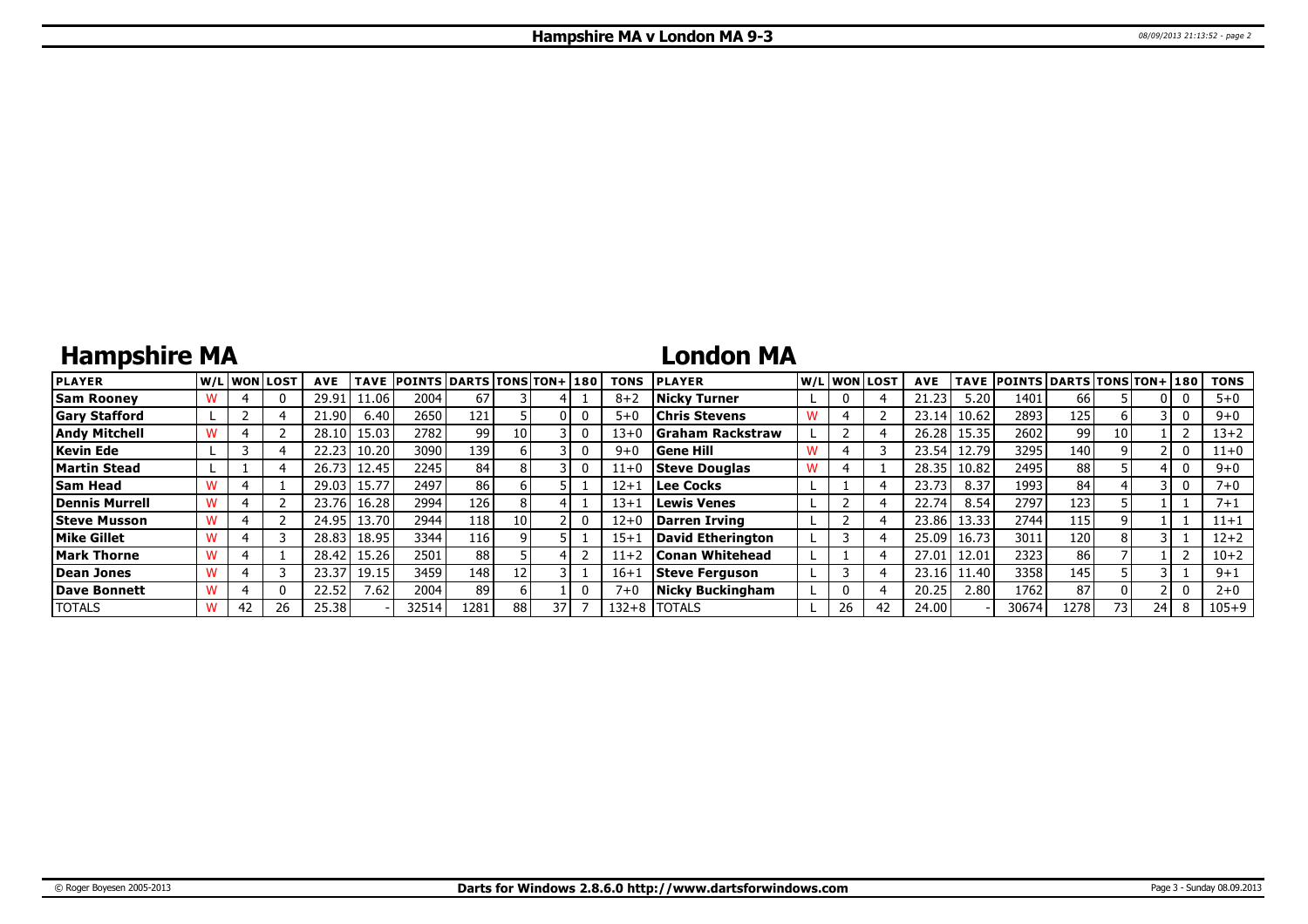#### **Hampshire WA v London WA 4-2** 08/09/2013 21:13:25 - page 1

|                         | <b>SET AVE</b> | PLAYER              | LEG 1                             |                                                                                                                        | -3           |                |                | 4 5 6 7 8 9 10 11 12 O/S DU GS SL Tons |                 |   |                                |                  |          |                              |                     |                |                  |                |             | <b>SET AVE</b><br>PLAYER        | LEG 1                             |        |     |                                  |     |   |                                                             |  | 2 3 4 5 6 7 8 9 10 11 12 O/S DU GS SL Tons                                                 |     |                |    |                     |                                        |                 |                |
|-------------------------|----------------|---------------------|-----------------------------------|------------------------------------------------------------------------------------------------------------------------|--------------|----------------|----------------|----------------------------------------|-----------------|---|--------------------------------|------------------|----------|------------------------------|---------------------|----------------|------------------|----------------|-------------|---------------------------------|-----------------------------------|--------|-----|----------------------------------|-----|---|-------------------------------------------------------------|--|--------------------------------------------------------------------------------------------|-----|----------------|----|---------------------|----------------------------------------|-----------------|----------------|
|                         |                | 4.45                |                                   | 66                                                                                                                     |              | l 45 l         |                | 26   41   85   85   42                 |                 |   |                                |                  |          |                              | 27                  |                | 40               |                |             | 8.40                            |                                   | l 60 l |     |                                  |     |   | 55 22 41 100100 42 20 20                                    |  |                                                                                            |     |                |    | 29 20               |                                        |                 |                |
|                         |                |                     |                                   | 41 I<br>41                                                                                                             |              |                |                | 30 <b>125</b> 91 <b>100</b> 33 26 10 4 |                 |   |                                |                  |          |                              | 28                  | $\overline{4}$ |                  | $\overline{2}$ |             |                                 | 2                                 |        |     |                                  |     |   | 38 100140 43 26 41 93 10 6                                  |  |                                                                                            |     |                |    | $\overline{27}$     |                                        | $\overline{4}$  | $\overline{2}$ |
|                         | $17$ SUE       |                     | 3                                 | 43 38 100 41 26 85                                                                                                     |              |                |                |                                        |                 |   |                                |                  |          |                              | 18                  |                | 168 1            |                |             | <b>18 HAYLEY</b>                |                                   |        |     |                                  |     |   | 3 100 55 100 60 100 36 50                                   |  |                                                                                            |     | $\mathbf{3}$   |    | $21 \overline{50}$  |                                        |                 | 3              |
| 1                       |                | LOWTHER             | $\overline{4}$                    | $64$ 60 60 24 22 45 45 45 120 0                                                                                        |              |                |                |                                        |                 |   |                                |                  |          |                              | 30                  |                | $16$ $1$         |                |             | PLUME                           |                                   |        |     |                                  |     |   | 4 60 22 41 100 60 83 99 18 10 8                             |  |                                                                                            |     |                |    | $2 \ 29 \ 8$        |                                        |                 | $\mathbf{1}$   |
|                         |                |                     | 5                                 |                                                                                                                        |              |                |                |                                        |                 |   |                                |                  |          |                              |                     |                |                  |                |             |                                 | 5 <sup>1</sup>                    |        |     |                                  |     |   |                                                             |  |                                                                                            |     |                |    |                     |                                        |                 |                |
|                         |                | $28$ <sup>HAM</sup> | 6                                 |                                                                                                                        |              |                |                |                                        |                 |   |                                |                  |          |                              |                     |                |                  |                |             | <b>87</b> LON                   | 6                                 |        |     |                                  |     |   |                                                             |  |                                                                                            |     |                |    |                     |                                        |                 |                |
|                         |                |                     | $\overline{7}$                    |                                                                                                                        |              |                |                |                                        |                 |   |                                |                  |          |                              |                     |                |                  |                |             |                                 | $\overline{7}$                    |        |     |                                  |     |   |                                                             |  |                                                                                            |     |                |    |                     |                                        |                 |                |
|                         | <b>SET AVE</b> | PLAYER              | LEG                               | 2                                                                                                                      | - 3          | $\overline{4}$ |                | 5 6 7 8 9 10 11 12 O/S DU GS SL Tons   |                 |   |                                |                  |          |                              |                     |                |                  |                |             | <b>PLAYER</b><br><b>SET AVE</b> | LEG                               |        | 2 3 |                                  |     |   |                                                             |  | 4 5 6 7 8 9 10 11 12 O/S DU GS SL Tons                                                     |     |                |    |                     |                                        |                 |                |
|                         |                | 3.76                |                                   | 41                                                                                                                     |              |                |                | 41 60 <b>121 135</b> 52 31 20          |                 |   |                                |                  |          | $\mathbf{1}$                 | $122$ 20            |                |                  | $\overline{2}$ |             | 4.40                            |                                   |        |     |                                  |     |   | $1 \mid 52 \mid 22 \mid 85 \mid 80 \mid 36 \mid 97 \mid 51$ |  |                                                                                            |     |                | 21 |                     |                                        | $\overline{78}$ |                |
|                         |                |                     | $\mathcal{P}$                     | $81 \mid 41 \mid 41 \mid 43 \mid 41 \mid 60 \mid 44$                                                                   |              |                |                |                                        |                 |   |                                |                  |          |                              | $\overline{21}$     |                | 150 <sup>1</sup> |                |             |                                 |                                   |        |     |                                  |     |   | 2 100100 26 52 140 43 30 10                                 |  |                                                                                            |     |                |    | 22 10               |                                        |                 | 3              |
|                         |                | $19$ JOANNE         |                                   |                                                                                                                        |              |                |                |                                        |                 |   |                                |                  |          |                              |                     |                |                  |                |             | $19$ <b>KERRY</b>               |                                   |        |     |                                  |     |   |                                                             |  |                                                                                            |     |                |    | $\overline{24}$     |                                        |                 |                |
|                         |                | <b>SENIOR</b>       | 3                                 | 45 81 85 45 85 21 75 32 32                                                                                             |              |                |                |                                        |                 |   |                                |                  |          |                              | 25 32               |                |                  |                |             | <b>SIMMONS</b>                  |                                   |        |     |                                  |     |   |                                                             |  |                                                                                            |     |                |    | $\overline{27}$     |                                        | 94              |                |
| $\overline{\mathbf{2}}$ |                |                     | $\overline{4}$                    | 60 120 22 85 80 30 44 40 20                                                                                            |              |                |                |                                        |                 |   |                                |                  |          |                              | $2 \mid 26 \mid 20$ |                |                  |                |             |                                 |                                   |        |     |                                  |     |   |                                                             |  |                                                                                            |     |                |    |                     |                                        | $\mathcal{P}$   |                |
|                         |                | <b>72 HAM</b>       | 5                                 |                                                                                                                        |              |                |                |                                        |                 |   |                                |                  |          |                              |                     |                |                  |                |             | <b>47</b> LON                   | 5                                 |        |     |                                  |     |   |                                                             |  |                                                                                            |     |                |    |                     |                                        |                 |                |
|                         |                |                     | 6                                 |                                                                                                                        |              |                |                |                                        |                 |   |                                |                  |          |                              |                     |                |                  |                |             |                                 | 6                                 |        |     |                                  |     |   |                                                             |  |                                                                                            |     |                |    |                     |                                        |                 |                |
|                         |                |                     | $\overline{7}$                    |                                                                                                                        |              |                |                |                                        |                 |   |                                |                  |          |                              |                     |                |                  |                |             |                                 | $\overline{7}$                    |        |     |                                  |     |   |                                                             |  |                                                                                            |     |                |    |                     |                                        |                 |                |
|                         | <b>SET AVE</b> | <b>PLAYER</b>       | LEG                               |                                                                                                                        |              | $\overline{4}$ | 5 <sup>5</sup> | 6                                      | $7\overline{ }$ | 8 |                                |                  |          | 9 10 11 12 O/S DU GS SL Tons |                     |                |                  |                |             | <b>SET AVE</b><br><b>PLAYER</b> | LEG                               |        |     | $\overline{4}$                   | 5   | 6 | $\overline{7}$                                              |  | 8 9 10 11                                                                                  |     |                |    |                     | 12 O/S DU GS SL Tons                   |                 |                |
|                         |                | 3.25                |                                   | 1 36 45 41 45 45 60 70 43 21 55 0 120<br>15 45 43 45 26 41 45 35 41 15 26<br>40 45 <b>100</b> 45 30 <b>125 100</b> 8 6 |              |                |                |                                        |                 |   |                                |                  |          |                              | 39                  |                | $ 10\rangle$     |                |             | 2.00                            |                                   |        |     |                                  |     |   |                                                             |  | 1 58 <b>100 100</b> 92 98 25 24 0 0 2 0<br>2 26 45 43 60 95 28 45 78 61 0 20<br>$\sqrt{2}$ | 0 I | l 3            |    | 42                  | 2                                      |                 | $\mathcal{P}$  |
|                         |                |                     | $\overline{2}$                    |                                                                                                                        |              |                |                |                                        |                 |   |                                |                  |          |                              | 33                  |                | 124              |                |             |                                 |                                   |        |     |                                  |     |   |                                                             |  |                                                                                            |     | $\overline{2}$ |    | $32$ 20             |                                        |                 |                |
|                         |                | $13$ TARA           | 3                                 |                                                                                                                        |              |                |                |                                        |                 |   |                                |                  |          |                              | $\overline{27}$     |                | $\sqrt{2}$ 3     |                |             | $14$ TAMMY                      |                                   |        |     |                                  |     |   |                                                             |  | $3   52   41   45   85   60   44   98   44   0   32$                                       |     |                |    | $3 \mid 30 \mid 32$ |                                        |                 |                |
| 3                       |                | <b>POWER</b>        | $\overline{4}$                    |                                                                                                                        |              |                |                |                                        |                 |   |                                |                  |          |                              |                     |                |                  |                | 3           | MACKENZIE                       | $\overline{4}$                    |        |     |                                  |     |   |                                                             |  |                                                                                            |     |                |    |                     |                                        |                 |                |
|                         |                | $81$ <sup>HAM</sup> | $\overline{5}$                    |                                                                                                                        |              |                |                |                                        |                 |   |                                |                  |          |                              |                     |                |                  |                |             | <b>45</b> LON                   | $\overline{5}$                    |        |     |                                  |     |   |                                                             |  |                                                                                            |     |                |    |                     |                                        |                 |                |
|                         |                |                     | $\overline{6}$                    |                                                                                                                        |              |                |                |                                        |                 |   |                                |                  |          |                              |                     |                |                  |                |             |                                 | 6                                 |        |     |                                  |     |   |                                                             |  |                                                                                            |     |                |    |                     |                                        |                 |                |
|                         |                |                     | $\overline{7}$                    |                                                                                                                        |              |                |                |                                        |                 |   |                                |                  |          |                              |                     |                |                  |                |             |                                 | $\overline{7}$                    |        |     |                                  |     |   |                                                             |  |                                                                                            |     |                |    |                     |                                        |                 |                |
| <b>SET AVE</b>          |                |                     |                                   |                                                                                                                        |              |                |                |                                        |                 |   |                                |                  |          |                              |                     |                |                  |                |             | <b>PLAYER</b><br><b>SET AVE</b> | LEG                               |        |     |                                  |     |   |                                                             |  |                                                                                            |     |                |    |                     | 4 5 6 7 8 9 10 11 12 O/S DU GS SL Tons |                 |                |
|                         |                | <b>PLAYER</b>       | LEG <sub>1</sub>                  |                                                                                                                        |              |                |                | 4 5 6 7 8 9 10 11 12 O/S DU GS SL Tons |                 |   |                                |                  |          |                              |                     |                |                  |                |             |                                 |                                   |        |     |                                  |     |   |                                                             |  |                                                                                            |     |                |    |                     |                                        |                 |                |
|                         |                | 8.55                |                                   | 75 95 33 100 55 60 46 37                                                                                               |              |                |                |                                        |                 |   |                                |                  |          |                              | $2 \mid 23 \mid 37$ |                |                  |                |             | 4.00                            |                                   |        |     |                                  |     |   | 1   40   60   41   100   41   81   60                       |  |                                                                                            |     |                | 21 |                     |                                        | $\overline{78}$ |                |
|                         |                |                     |                                   | 28                                                                                                                     |              |                |                | 45   100   41   25   140   86   36     |                 |   |                                |                  |          |                              | 22   36             |                |                  | $\overline{2}$ |             |                                 |                                   |        |     |                                  |     |   | 85   22   41   45 <b>100</b>   45   60   34                 |  |                                                                                            |     |                |    | 24                  |                                        | 69              |                |
|                         |                | $21$ WENDY          | 3                                 | 70 11 36 100 60 84 135 0 1                                                                                             |              |                |                |                                        |                 |   |                                | $\overline{0}$ 1 | $\Omega$ |                              | 33                  |                | 4 <sup>1</sup>   | $\overline{z}$ |             | $17$ LYNDA                      |                                   |        |     |                                  |     |   |                                                             |  | 3 25 41 22 40 45 100 45 26 59 58 40                                                        |     | $\overline{1}$ |    | 31 40               |                                        |                 |                |
| 4                       |                | <b>REINSTADTLER</b> |                                   | $-4$ 100 85 180 41 47 48                                                                                               |              |                |                |                                        |                 |   |                                |                  |          |                              | 2 1 1 7 1 4 8       |                |                  | $2+1$          | 4 1         | <b>BIONDINI</b>                 |                                   |        |     | 4 45 30 41 100 45 41             |     |   |                                                             |  |                                                                                            |     |                |    | 18                  |                                        | 199 1           |                |
|                         |                |                     | 5 <sup>2</sup>                    |                                                                                                                        |              |                |                |                                        |                 |   |                                |                  |          |                              |                     |                |                  |                |             |                                 | $5^{\circ}$                       |        |     |                                  |     |   |                                                             |  |                                                                                            |     |                |    |                     |                                        |                 |                |
|                         |                | $05$ <sup>HAM</sup> | 6                                 |                                                                                                                        |              |                |                |                                        |                 |   |                                |                  |          |                              |                     |                |                  |                |             | $64$ <sup>LON</sup>             | 6                                 |        |     |                                  |     |   |                                                             |  |                                                                                            |     |                |    |                     |                                        |                 |                |
|                         |                |                     | $\overline{7}$                    |                                                                                                                        |              |                |                |                                        |                 |   |                                |                  |          |                              |                     |                |                  |                |             |                                 | $\overline{7}$                    |        |     |                                  |     |   |                                                             |  |                                                                                            |     |                |    |                     |                                        |                 |                |
|                         | <b>SET AVE</b> | PLAYER              | <b>LEG</b>                        |                                                                                                                        | $\mathbf{R}$ | $\overline{4}$ | -5             |                                        | 6 7             |   | 8 9 10 11 12 O/S DU GS SL Tons |                  |          |                              |                     |                |                  |                |             | PLAYER<br><b>SET AVE</b>        | <b>LEG</b>                        |        |     |                                  | 4 5 |   |                                                             |  | 6 7 8 9 10 11 12 O/S DU GS SL Tons                                                         |     |                |    |                     |                                        |                 |                |
|                         |                | 6.40                | $\mathbf{1}$                      | 40 100 100 26 60 60                                                                                                    |              |                |                |                                        |                 |   |                                |                  |          |                              | $\overline{18}$     |                | $115$ 2          |                |             | 6.63                            |                                   |        |     |                                  |     |   | $1   60$ 100140 25 100 36 40                                |  |                                                                                            |     | $\overline{3}$ |    | $\overline{21}$     | $ 40\rangle$                           |                 | 3              |
|                         |                |                     | $2^{\circ}$                       |                                                                                                                        |              |                |                |                                        |                 |   |                                |                  |          |                              |                     |                |                  | $\overline{1}$ |             |                                 |                                   |        |     |                                  |     |   |                                                             |  |                                                                                            |     |                |    |                     |                                        | 118 1           |                |
|                         |                | $20$ JANE           | 3                                 | $140$ 10 45 60 95 86 65<br>60                                                                                          |              |                |                |                                        |                 |   |                                |                  |          | 2   20   65                  |                     |                |                  | $\overline{1}$ |             | <b>19</b> SU                    |                                   |        |     | 2   43   85   52   60   20   123 |     |   |                                                             |  |                                                                                            |     |                |    | 18<br>33            |                                        | $2^{\circ}$     |                |
|                         | l L            | MONAGHAN            | $\overline{4}$                    |                                                                                                                        |              |                |                | 41 100 60 30 60 60 38 12 20 20         |                 |   |                                |                  |          | $2 \mid 32 \mid 20$          | $2 \mid 23 \mid 60$ |                |                  | $\overline{2}$ |             | HOLT                            |                                   |        |     |                                  |     |   |                                                             |  |                                                                                            |     |                |    | 21                  |                                        | 75              |                |
| 5                       |                |                     |                                   | 41 100 96 100 30 41 33 60                                                                                              |              |                |                |                                        |                 |   |                                |                  |          |                              |                     |                |                  |                |             | $5^{\mid \cdot \mid}$           |                                   |        |     |                                  |     |   | 4 4 5 100 45 81 55 55 45                                    |  |                                                                                            |     |                |    |                     |                                        |                 |                |
|                         |                | $31$ <sup>HAM</sup> | 5                                 |                                                                                                                        |              |                |                |                                        |                 |   |                                |                  |          |                              |                     |                |                  |                |             | <b>45</b> LON                   | 5                                 |        |     |                                  |     |   |                                                             |  |                                                                                            |     |                |    |                     |                                        |                 |                |
|                         |                |                     | 6                                 |                                                                                                                        |              |                |                |                                        |                 |   |                                |                  |          |                              |                     |                |                  |                |             |                                 | 6                                 |        |     |                                  |     |   |                                                             |  |                                                                                            |     |                |    |                     |                                        |                 |                |
|                         |                |                     | $\overline{7}$                    |                                                                                                                        | 3            | $\overline{4}$ |                |                                        |                 |   |                                |                  |          |                              |                     |                |                  |                |             |                                 |                                   |        |     |                                  |     |   |                                                             |  |                                                                                            |     |                |    |                     |                                        |                 |                |
|                         | <b>SET AVE</b> | PLAYER              | LEG<br>$\mathbf{1}$               |                                                                                                                        |              |                | 5 <sup>5</sup> |                                        | 6 7             | 8 |                                |                  |          | 9 10 11 12 O/S DU GS SL Tons |                     |                |                  | $\mathbf{1}$   |             | PLAYER<br><b>SET AVE</b>        | <b>LEG</b>                        |        |     |                                  | 4 5 |   | 6 7                                                         |  | 8 9 10 11 12 O/S DU GS SL Tons                                                             |     |                |    |                     |                                        |                 |                |
|                         |                | 3.40                |                                   | 76 60 60 85 140 40 20 15 5                                                                                             |              |                |                |                                        |                 |   |                                |                  |          |                              | $3 \mid 27 \mid 5$  |                |                  |                |             | 2.40                            |                                   |        |     |                                  |     |   | $1   81   81   81   30   25   22   41   54$                 |  |                                                                                            |     |                |    | 24                  |                                        | 86              | $\overline{2}$ |
|                         |                |                     | $\overline{2}$                    |                                                                                                                        |              |                |                |                                        |                 |   |                                |                  |          | $2 \ 20 \ 60$                |                     |                |                  | $\overline{2}$ |             |                                 | $\overline{2}$                    |        |     |                                  |     |   | 45 41 41 100140 44 25                                       |  |                                                                                            |     |                |    | 21<br>21            |                                        | 65              |                |
|                         |                | $21$ PENNIE         | $\overline{3}$                    | 85 100 60 100 60 36 60<br>83 80 60 45 85 42 39 67                                                                      |              |                |                |                                        |                 |   |                                |                  |          | $3 \mid 24 \mid 67$          |                     |                |                  |                |             | 19 ANDREA                       |                                   |        |     |                                  |     |   | 3   41   85   45   55   81   55   43                        |  |                                                                                            |     |                |    |                     |                                        | 96              |                |
| 6                       | $\mathbf{I}$   | LEWIS               | $\overline{4}$                    |                                                                                                                        |              |                |                |                                        |                 |   |                                |                  |          |                              |                     |                |                  |                | $6\sqrt{ }$ | <b>WALKER</b>                   | $\overline{4}$                    |        |     |                                  |     |   |                                                             |  |                                                                                            |     |                |    |                     |                                        |                 |                |
|                         |                | $17$ <sup>HAM</sup> | $\overline{5}$                    |                                                                                                                        |              |                |                |                                        |                 |   |                                |                  |          |                              |                     |                |                  |                |             | LON<br>03                       | $\overline{5}$                    |        |     |                                  |     |   |                                                             |  |                                                                                            |     |                |    |                     |                                        |                 |                |
|                         |                |                     | $6\overline{6}$<br>$\overline{7}$ |                                                                                                                        |              |                |                |                                        |                 |   |                                |                  |          |                              |                     |                |                  |                |             |                                 | $6\overline{6}$<br>$\overline{7}$ |        |     |                                  |     |   |                                                             |  |                                                                                            |     |                |    |                     |                                        |                 |                |

**RUNNING SCORE**  $\begin{array}{|c|c|c|c|c|}\n\hline\n & 2 & 3 & 4 & 5 & 6 & \text{Sets} \\
\hline\n\end{array}$ OP: Hampshire WA - Pennie Lewis 21.17 \*

**RUNNING SCORE** 2 2 3 4 5 6 Sets

OP: London WA - Hayley Plume 18.87 \*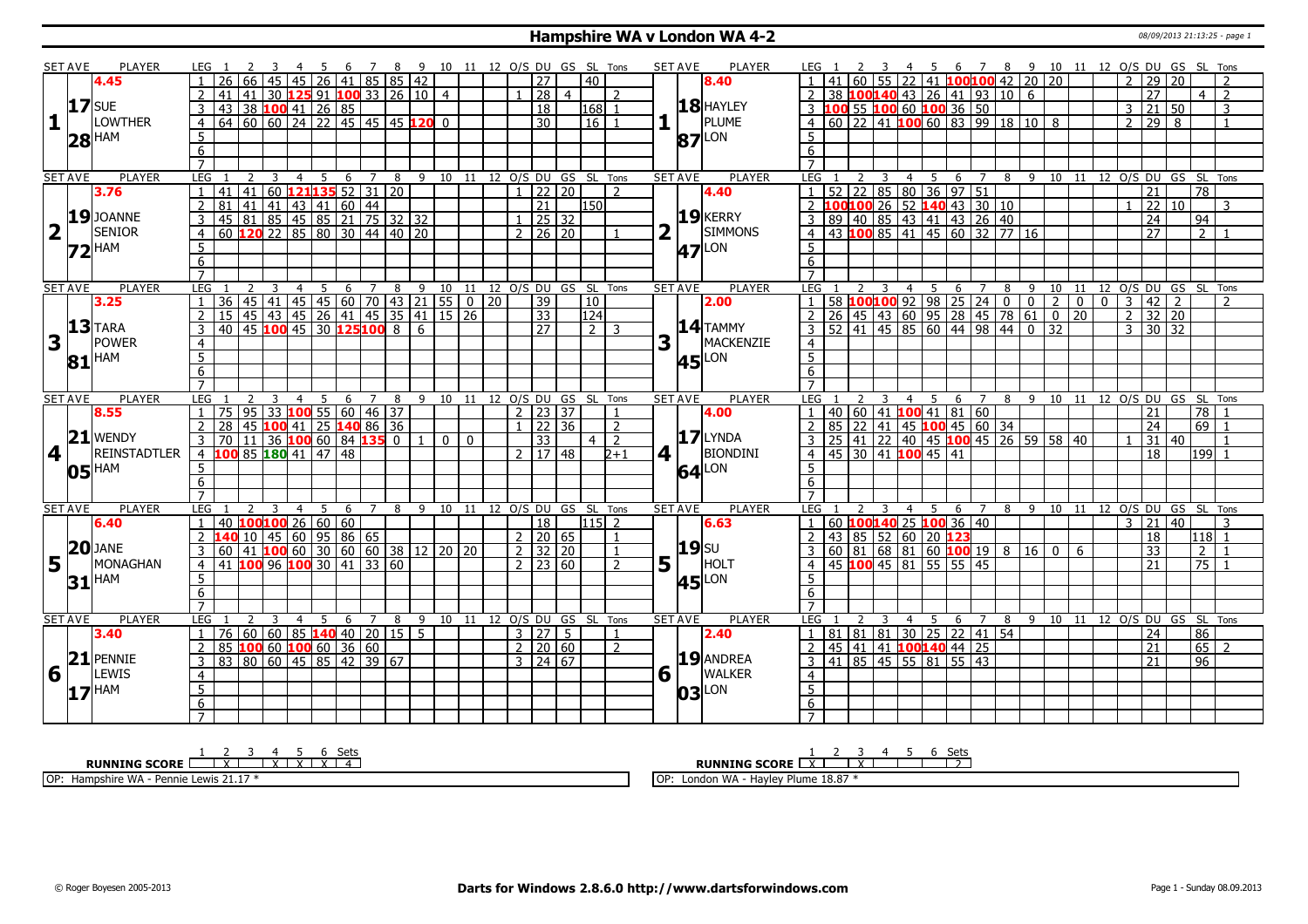# **Hampshire WA**

## **London WA**

| <b>PLAYER</b>        |  | <b>W/Liwonilost</b> | <b>AVE</b> |      | <b>TAVE POINTS DARTS TONS TON+ 180</b> |     |  |         | <b>TONS PLAYER</b>   | W/L WON LOST | <b>AVE</b> |      | TAVE  POINTS   DARTS   TONS   TON+   180 |                  |    |  | TONS     |
|----------------------|--|---------------------|------------|------|----------------------------------------|-----|--|---------|----------------------|--------------|------------|------|------------------------------------------|------------------|----|--|----------|
| <b>Sue Lowther</b>   |  |                     | .28        | 4.45 | 1780                                   | 103 |  | 4+ı     | <b>Havley Plume</b>  |              | 18.87      | 8.40 | 2000                                     | 106 <sub>1</sub> |    |  | $8+0$    |
| <b>Joanne Senior</b> |  |                     | 19.72      | 3.76 | 1854                                   | 94  |  | 3+0     | <b>Kerry Simmons</b> |              | 19.4       | 4.40 | 1830                                     |                  |    |  | $4+0$    |
| <b>Tara Power</b>    |  |                     | 13.81      | 3.25 | 1367                                   | 99  |  | $3 + C$ | Tammy Mackenzie      |              | 14.45      | 2.00 | 1503                                     | 104              |    |  | $2+0$    |
| Wendy Reinstadtler   |  |                     | 21.05      | 8.55 | 2000                                   | 95  |  |         | Lynda Biondini       |              | 17.64      | 4.00 | 1658                                     |                  |    |  | 4+0      |
| Jane Monaghan        |  |                     | 20.31      | 6.40 | 1889                                   | 93. |  | $6 + C$ | <b>Su Holt</b>       |              | 19.45      | 6.63 | 1809                                     | 93               |    |  | $6+0$    |
| <b>Pennie Lewis</b>  |  |                     | 41.I       | 3.40 | 1503                                   |     |  | $3 + 1$ | <b>Andrea Walker</b> |              | 19.03      | 2.40 | 1256                                     | 66               |    |  | $2+0$    |
| <b>TOTALS</b>        |  |                     | 18.73      |      | 10393                                  | 555 |  | 26+1    | <b>ITOTALS</b>       |              | 18.05      |      | 10056                                    | 557              | 22 |  | $26 + 0$ |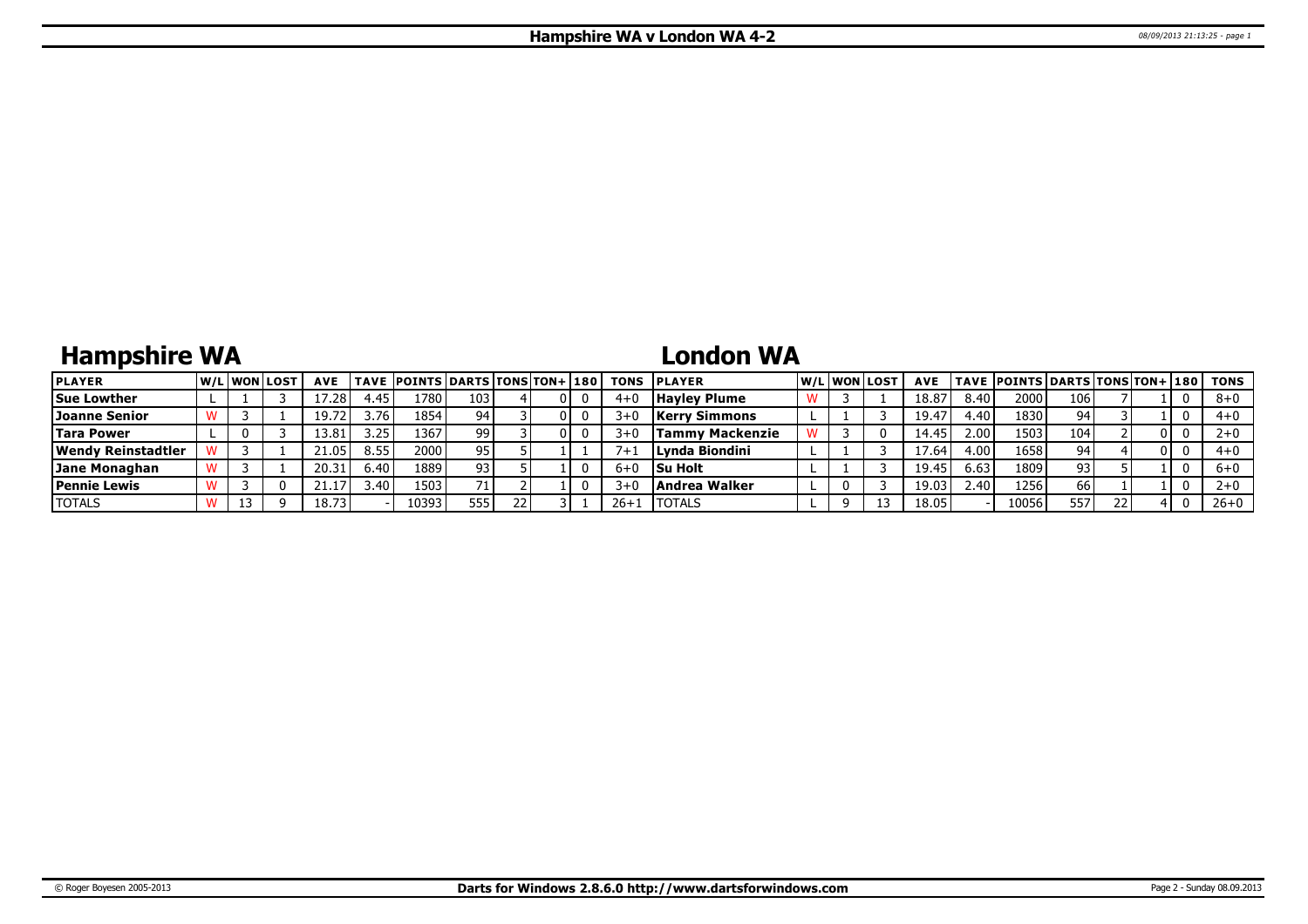#### **Hampshire MB v London MB 9-3** 08/09/2013 21:12:59 - page 1

|                         | SET AVE        | <b>PLAYER</b>       | LEG 1                                               |                | 4 5 6 7 8 9 10 11 12 O/S DU GS SL Tons        |                |     |                                    |  |                |                          |                      |                |             | <b>SET AVE</b><br>PLAYER        | LEG 1                               |    | -3                               |     |                                                                             |                |   |         |                     |              | 4 5 6 7 8 9 10 11 12 O/S DU GS SL Tons |                                |                  |                |
|-------------------------|----------------|---------------------|-----------------------------------------------------|----------------|-----------------------------------------------|----------------|-----|------------------------------------|--|----------------|--------------------------|----------------------|----------------|-------------|---------------------------------|-------------------------------------|----|----------------------------------|-----|-----------------------------------------------------------------------------|----------------|---|---------|---------------------|--------------|----------------------------------------|--------------------------------|------------------|----------------|
|                         |                | 8.32                |                                                     |                | 60   60   <mark>100</mark>   97   0   32   20 |                |     |                                    |  |                | 22   20                  |                      | 2              |             | 4.80                            |                                     |    |                                  |     | 43 60 50 60 24 55 53                                                        |                |   |         |                     |              | 24                                     |                                | $\overline{56}$  |                |
|                         |                |                     | 60                                                  |                | $100100$ 60   85   31   25   40               |                |     |                                    |  |                | 22 40                    |                      | $\overline{2}$ |             |                                 |                                     |    |                                  |     | 00 81 58 140 54 36 24                                                       |                |   |         |                     |              | 21                                     |                                | 8 <sup>1</sup>   | $\overline{2}$ |
|                         |                |                     | 100100100 41 100 60<br>3                            |                |                                               |                |     |                                    |  |                | 3   18   60              |                      | $\overline{4}$ |             | 20 STEVE                        | $\overline{3}$                      |    | 21 22 44 58 60 140               |     |                                                                             |                |   |         |                     |              | $\overline{18}$                        |                                | 156              |                |
|                         |                | 24 RICHARD          |                                                     |                |                                               |                |     |                                    |  |                |                          |                      |                |             | MCHALE                          |                                     |    |                                  |     |                                                                             |                |   |         |                     |              |                                        |                                |                  |                |
| $\mathbf{1}$            |                | <b>FORD</b>         | $\overline{4}$                                      |                |                                               |                |     |                                    |  |                |                          |                      |                |             |                                 | $\overline{4}$                      |    |                                  |     |                                                                             |                |   |         |                     |              |                                        |                                |                  |                |
|                         |                | $24$ <sub>HAM</sub> | $\overline{5}$                                      |                |                                               |                |     |                                    |  |                |                          |                      |                |             | $37$ <sup>LON</sup>             | $\overline{5}$                      |    |                                  |     |                                                                             |                |   |         |                     |              |                                        |                                |                  |                |
|                         |                |                     | 6                                                   |                |                                               |                |     |                                    |  |                |                          |                      |                |             |                                 | 6                                   |    |                                  |     |                                                                             |                |   |         |                     |              |                                        |                                |                  |                |
|                         |                |                     | $\overline{7}$                                      |                |                                               |                |     |                                    |  |                |                          |                      |                |             |                                 | $\overline{7}$                      |    |                                  |     |                                                                             |                |   |         |                     |              |                                        |                                |                  |                |
|                         | <b>SET AVE</b> | <b>PLAYER</b>       | <b>LEG</b><br>$\overline{2}$<br>3                   | $\overline{4}$ | 5<br>6                                        | 7              | - 8 | 9 10 11 12 O/S DU GS SL Tons       |  |                |                          |                      |                |             | <b>PLAYER</b><br><b>SET AVE</b> | LEG                                 | 2  | $\overline{3}$                   | 4 5 | 6                                                                           | $\overline{7}$ |   |         |                     |              |                                        | 8 9 10 11 12 0/S DU GS SL Tons |                  |                |
|                         |                | 6.62                | $\mathbf{1}$<br>137                                 |                | 45 100 47 26 95 31 20                         |                |     |                                    |  |                | $1$   22   20            |                      | $\mathcal{P}$  |             | 3.00                            | -1                                  |    |                                  |     | 28   36   55   45 <mark>100</mark> 45   45<br>  60   60   41   60   83   81 |                |   |         |                     |              | 21                                     |                                | $\boxed{147}$ 1  |                |
|                         |                |                     | 80 60 125 100 96 40<br>$\overline{2}$               |                |                                               |                |     |                                    |  |                | 1   16   40              |                      | 2              |             |                                 | $\overline{2}$                      |    |                                  |     |                                                                             |                |   |         |                     |              | 18                                     |                                | $\overline{116}$ |                |
|                         |                | $25$ JAMES          | 60 60 45 100 85 100 51<br>3                         |                |                                               |                |     |                                    |  |                | $2$ 20 $51$              |                      | $\overline{2}$ |             | $19$ RYAN                       | $\overline{3}$                      |    | 26 100 60 45 40 100              |     |                                                                             |                |   |         |                     |              | 18                                     |                                | $ 130 $ 2        |                |
| $\overline{\mathbf{2}}$ |                | <b>BROOKER</b>      | $\overline{4}$                                      |                |                                               |                |     |                                    |  |                |                          |                      |                |             | FRANCIS                         | $\overline{4}$                      |    |                                  |     |                                                                             |                |   |         |                     |              |                                        |                                |                  |                |
|                         |                |                     | $\overline{5}$                                      |                |                                               |                |     |                                    |  |                |                          |                      |                |             |                                 | $\overline{5}$                      |    |                                  |     |                                                                             |                |   |         |                     |              |                                        |                                |                  |                |
|                         |                | $91$ <sup>HAM</sup> | 6                                                   |                |                                               |                |     |                                    |  |                |                          |                      |                |             | <b>47</b> <sup>LON</sup>        |                                     |    |                                  |     |                                                                             |                |   |         |                     |              |                                        |                                |                  |                |
|                         |                |                     | $\overline{7}$                                      |                |                                               |                |     |                                    |  |                |                          |                      |                |             |                                 | 6<br>$\overline{7}$                 |    |                                  |     |                                                                             |                |   |         |                     |              |                                        |                                |                  |                |
|                         |                |                     |                                                     |                |                                               |                |     |                                    |  |                |                          |                      |                |             |                                 |                                     |    |                                  |     |                                                                             |                |   |         |                     |              |                                        |                                |                  |                |
|                         | <b>SET AVE</b> | <b>PLAYER</b>       | LEG<br>3                                            | $\overline{4}$ | 5<br>6                                        | $7^{\circ}$    | 8   | 9 10 11 12 0/S DU GS SL Tons       |  |                |                          |                      |                |             | <b>SET AVE</b><br><b>PLAYER</b> | LEG                                 |    | 3<br>$\overline{4}$              | 5   | 6                                                                           | $\overline{7}$ | 8 | 9<br>10 | 11                  |              |                                        | 12 O/S DU GS SL Tons           |                  |                |
|                         |                | 12.60               | 180601009714420                                     |                |                                               |                |     |                                    |  |                | 1 16 20                  |                      | $2 + 1$        |             | 8.51                            | 76<br>$\mathbf{1}$                  |    | 41   60   45 <mark>100139</mark> |     |                                                                             |                |   |         |                     |              | 18                                     |                                | $40$   2         |                |
|                         |                |                     | $\overline{2}$<br>100                               |                | 41 100 60 100 34 26                           |                |     |                                    |  |                | $\overline{21}$          | $40\overline{3}$     |                |             |                                 | <sup>2</sup>                        |    |                                  |     | 140 41 55 86 59 80 40                                                       |                |   |         |                     |              | 2 20 40                                |                                |                  |                |
|                         | 23             | <b>STEVE</b>        | 43 26 40 41 100 100 81 62<br>$\overline{3}$         |                |                                               |                |     |                                    |  |                | $\sqrt{24}$              | 8 I                  | $\overline{2}$ |             | $22$ TOMMY                      | $\overline{3}$                      |    |                                  |     | 11 41 58 81 60 <b>140</b> 70 30 10                                          |                |   |         |                     | $\mathbf{1}$ |                                        | $125 \overline{10}$            |                  | $\mathbf{1}$   |
| 3                       |                | <b>BALLARD</b>      | $140100140$ 57 24 30 6 4<br>$\overline{4}$          |                |                                               |                |     |                                    |  |                | $2 \mid 23 \mid 4$       |                      | 3              | $3\sqrt{1}$ | SANWELL                         | $\overline{4}$                      |    |                                  |     | 58   100 41   132 59   95   12                                              |                |   |         |                     |              | 21                                     |                                | 4 I              | $\overline{z}$ |
|                         |                | 40 HAM              | $60$ 81 60 100 45 59 96<br>5                        |                |                                               |                |     |                                    |  |                | $3 \mid 21 \mid 96$      |                      | $\mathbf{1}$   |             | <b>34</b> LON                   | -5                                  |    |                                  |     | 22 100 60 60 87 27 30                                                       |                |   |         |                     |              | 21                                     |                                | $115$ 1          |                |
|                         |                |                     | 6                                                   |                |                                               |                |     |                                    |  |                |                          |                      |                |             |                                 | 6                                   |    |                                  |     |                                                                             |                |   |         |                     |              |                                        |                                |                  |                |
|                         |                |                     | $\overline{7}$                                      |                |                                               |                |     |                                    |  |                |                          |                      |                |             |                                 |                                     |    |                                  |     |                                                                             |                |   |         |                     |              |                                        |                                |                  |                |
|                         |                |                     |                                                     |                |                                               |                |     |                                    |  |                |                          |                      |                |             |                                 | LEG                                 |    |                                  |     |                                                                             |                |   |         |                     |              |                                        | 10 11 12 O/S DU GS SL Tons     |                  |                |
|                         |                | <b>PLAYER</b>       | LEG                                                 |                | 5<br>6                                        | 7              | 8   | 9 10 11 12 O/S DU GS SL Tons       |  |                |                          |                      |                |             | <b>SET AVE</b><br><b>PLAYER</b> |                                     |    | $\overline{4}$                   | - 5 | 6                                                                           | 7              | 8 | 9       |                     |              |                                        |                                |                  |                |
|                         | <b>SET AVE</b> | 6.80                | 30                                                  |                |                                               |                |     |                                    |  | $\overline{2}$ |                          |                      |                |             | 4.20                            | 45                                  |    |                                  |     |                                                                             |                |   |         |                     |              | 27                                     |                                |                  |                |
|                         |                |                     |                                                     |                | 85   81   45   17 <mark>100</mark> 54         |                |     | $0 \mid 32$                        |  |                | 29 32                    |                      | $\mathcal{L}$  |             |                                 |                                     | 45 | 80 43 41                         |     |                                                                             | 76 46 47 54    |   |         |                     |              |                                        |                                | $\overline{24}$  |                |
|                         |                |                     | LOO <mark>100</mark> 60   45   60   32   80   24    |                |                                               |                |     |                                    |  |                | 22   24<br>21            |                      |                |             |                                 | 45<br>2                             |    |                                  |     | 43 81 22 83 85 60 13                                                        |                |   |         |                     |              | 24                                     |                                | 69               | $\overline{2}$ |
|                         |                | $19$ JUSTIN         | 3<br>36                                             |                | 60 100 180 34 43 32                           |                |     |                                    |  |                |                          | $16 \overline{2+1}$  | $\mathbf{1}$   |             | $18$ HENRY                      | $\overline{3}$                      |    |                                  |     | 45 140 21 140 43 88 24                                                      |                |   |         |                     |              | $2 \mid 20 \mid 24$                    |                                |                  |                |
|                         | $4$            | <b>BRADSHAW</b>     | $58 41 41 43$ 100 85 85 16 24 4 4<br>$\overline{4}$ |                |                                               |                |     |                                    |  |                | $1 \,   \, 31 \,   \, 4$ |                      |                | 4 1         | MURPHY                          | $\overline{4}$                      |    |                                  |     | 43 60 28 7 81 <b>140</b> 58 0 72                                            |                |   |         | 0 I<br>$\mathsf{q}$ |              | 33                                     |                                | $3 \mid 1$       |                |
|                         |                | <b>30 HAM</b>       | 5 <sup>2</sup>                                      |                |                                               |                |     |                                    |  |                |                          |                      |                |             | $35$ <sup>LON</sup>             | 5                                   |    |                                  |     |                                                                             |                |   |         |                     |              |                                        |                                |                  |                |
|                         |                |                     | $6\overline{6}$                                     |                |                                               |                |     |                                    |  |                |                          |                      |                |             |                                 | 6                                   |    |                                  |     |                                                                             |                |   |         |                     |              |                                        |                                |                  |                |
|                         |                |                     | $\overline{7}$                                      |                |                                               |                |     |                                    |  |                |                          |                      |                |             |                                 | $\overline{7}$                      |    |                                  |     |                                                                             |                |   |         |                     |              |                                        |                                |                  |                |
|                         | <b>SET AVE</b> | <b>PLAYER</b>       | LEG<br>-3                                           | $\overline{4}$ | 5                                             |                |     | 6 7 8 9 10 11 12 O/S DU GS SL Tons |  |                |                          |                      |                |             | PLAYER<br><b>SET AVE</b>        | LEG                                 |    | $\overline{4}$<br>-3             | - 5 | 6                                                                           | $\overline{7}$ |   |         |                     |              |                                        | 8 9 10 11 12 0/S DU GS SL Tons |                  |                |
|                         |                | 5.77                | 43 100 85 30 137 84<br>$\mathbf{1}$                 |                |                                               |                |     |                                    |  |                | 18                       | 22 2                 |                |             | 4.95                            | 1                                   |    |                                  |     | 40 115100 98 39 49 60                                                       |                |   |         |                     |              | $2 \mid 20 \mid 60$                    |                                |                  | 2              |
|                         |                |                     | $\overline{2}$<br>30 <sup>°</sup>                   |                | 100 41 100 140 65                             |                |     |                                    |  |                | $\overline{18}$          | 25 3                 |                |             |                                 | $\overline{2}$                      |    | 180 97 60 78 61                  |     | 25                                                                          |                |   |         |                     |              | 3   18   25                            |                                |                  | $1 + 1$        |
|                         |                | $23$ PAUL           | 45 45 95 36 60 42 82<br>3                           |                |                                               |                |     |                                    |  |                | $\overline{21}$          | 96                   |                |             | $24$ SCOTT                      | $\overline{3}$                      |    |                                  |     | $100$ 60 64 45 70 24 82 56                                                  |                |   |         |                     |              | $2 \times 123 \times 56$               |                                |                  |                |
|                         | $5^{\circ}$    | DUNN                | 4                                                   |                |                                               |                |     |                                    |  |                |                          |                      |                | 5           | ARTISS                          | $\overline{4}$                      |    |                                  |     |                                                                             |                |   |         |                     |              |                                        |                                |                  |                |
|                         |                |                     | $\overline{5}$                                      |                |                                               |                |     |                                    |  |                |                          |                      |                |             |                                 | 5                                   |    |                                  |     |                                                                             |                |   |         |                     |              |                                        |                                |                  |                |
|                         |                | 86 HAM              |                                                     |                |                                               |                |     |                                    |  |                |                          |                      |                |             | 64 LON                          | 6                                   |    |                                  |     |                                                                             |                |   |         |                     |              |                                        |                                |                  |                |
|                         |                |                     | $\overline{6}$<br>$\overline{7}$                    |                |                                               |                |     |                                    |  |                |                          |                      |                |             |                                 | $\overline{7}$                      |    |                                  |     |                                                                             |                |   |         |                     |              |                                        |                                |                  |                |
|                         | <b>SET AVE</b> | <b>PLAYER</b>       | LEG                                                 | $\overline{4}$ | -5<br>6                                       | $\overline{7}$ | 8   | 9 10 11                            |  |                |                          |                      |                |             | <b>SET AVE</b><br><b>PLAYER</b> | LEG                                 |    | $\overline{4}$<br>२              | -5  |                                                                             | 7              | 8 | 10<br>9 | 11                  |              |                                        |                                |                  |                |
|                         |                |                     | $\mathbf{1}$<br>140                                 |                |                                               |                |     |                                    |  |                |                          | 12 O/S DU GS SL Tons | 2              |             |                                 |                                     |    |                                  |     | 6                                                                           |                |   |         |                     |              |                                        | 12 O/S DU GS SL Tons           |                  |                |
|                         |                | 9.40                |                                                     |                | 40 60 60 30 100 71                            |                |     |                                    |  |                | 2   20   71              |                      |                |             | 6.94                            | 45<br>-1                            |    | 21 55 60 43 44                   |     |                                                                             |                |   |         |                     |              | 18                                     |                                | 233              |                |
|                         |                |                     | 60<br>$\overline{2}$                                |                | 100100 45 100 56 40                           |                |     |                                    |  |                | 2   20   40              |                      | 3              |             |                                 | 44<br>2                             |    |                                  |     | 41 45 140 66 55 26                                                          |                |   |         |                     |              | $\overline{21}$                        |                                | $84$   1         |                |
|                         |                | $24$ MICK           | 45 60 100 100 83<br>3                               |                |                                               |                |     |                                    |  |                | 15                       | $ 113 $ 2            |                |             | 22 STUART                       | $100180140$ 41 40<br>$\overline{3}$ |    |                                  |     |                                                                             |                |   |         |                     |              | $\mathbf{1}$                           | $\vert$ 13 40                  |                  | $3+1$          |
| 6                       |                | <b>STREET</b>       | $\overline{60}$<br>$\overline{4}$                   |                |                                               |                |     |                                    |  |                | $3 \mid 21 \mid 40$      |                      | $\overline{2}$ | $6 \mid$    | PATT                            | $\overline{4}$                      |    |                                  |     | 60 60 60 95 56 134 22                                                       |                |   |         |                     |              | 21                                     |                                | $14$ $1$         |                |
|                         |                |                     | 5                                                   |                |                                               |                |     |                                    |  |                |                          |                      |                |             | $92$ <sup>LON</sup>             | 5                                   |    |                                  |     |                                                                             |                |   |         |                     |              |                                        |                                |                  |                |
|                         |                | 88 HAM              | $6\phantom{.}6$<br>$\overline{7}$                   |                |                                               |                |     |                                    |  |                |                          |                      |                |             |                                 | 6                                   |    |                                  |     |                                                                             |                |   |         |                     |              |                                        |                                |                  |                |

**RUNNING SCORE**<u>
LX | X | X | X | X | X | 5</u>

**RUNNING SCORE** 1 2 3 4 5 X 6 Sets 1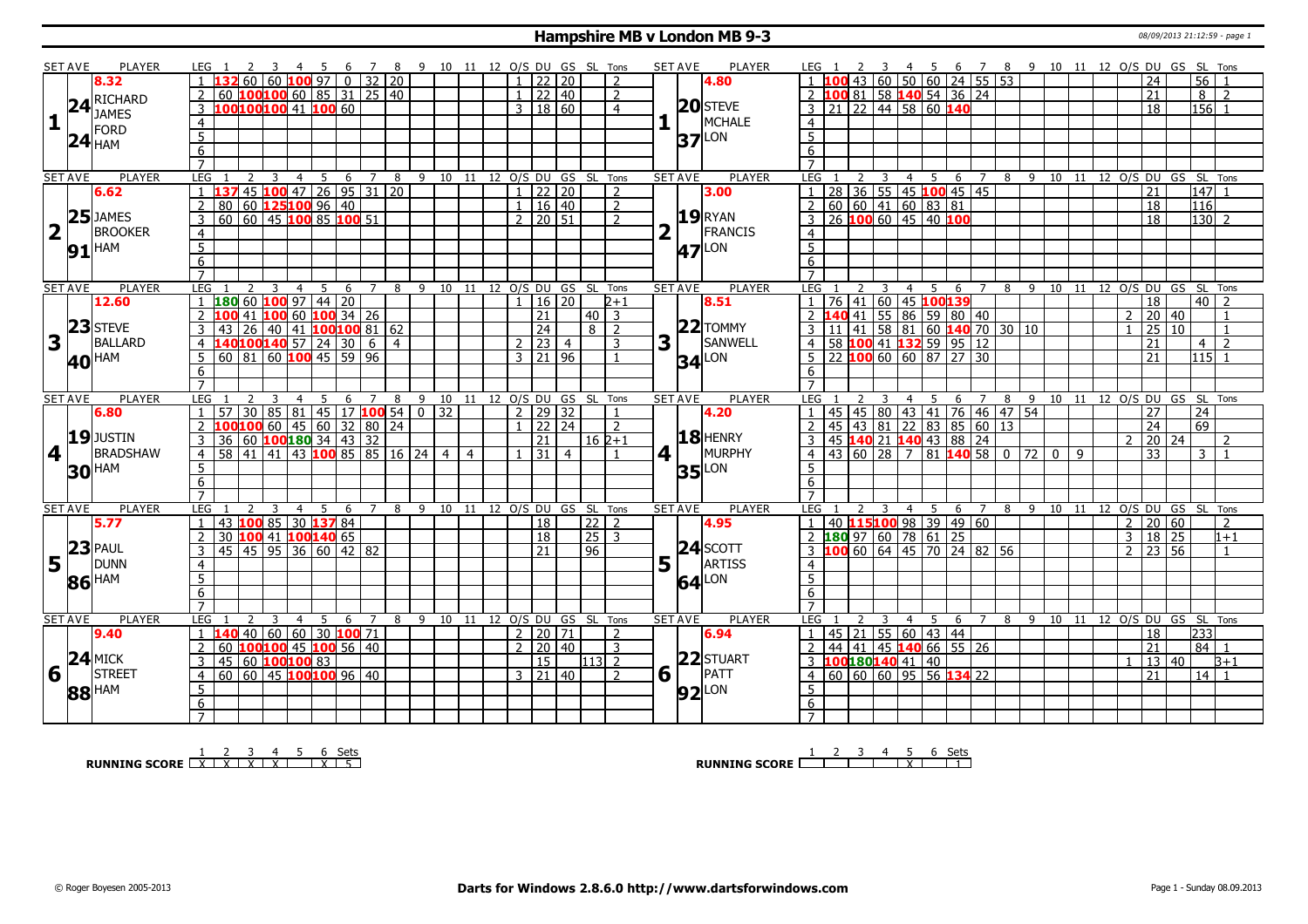#### **Hampshire MB v London MB 9-3** 08/09/2013 21:12:59 - page 2

|                                    | <b>SET AVE</b>      | <b>PLAYER</b>     | LEG 1                             |    |                                                   |     | - 4            |    |              |   |                |        |                |                |          |                         |                 |                     |                                    | 5 6 7 8 9 10 11 12 O/S DU GS SL Tons |              | <b>SET AVE</b>  | <b>PLAYER</b>       | LEG 1                                                                 |                         |     |     | 4 5 6 7 8 9 10 11 12 O/S DU GS SL Tons |    |                                |   |  |                |                            |                 |                   |                |
|------------------------------------|---------------------|-------------------|-----------------------------------|----|---------------------------------------------------|-----|----------------|----|--------------|---|----------------|--------|----------------|----------------|----------|-------------------------|-----------------|---------------------|------------------------------------|--------------------------------------|--------------|-----------------|---------------------|-----------------------------------------------------------------------|-------------------------|-----|-----|----------------------------------------|----|--------------------------------|---|--|----------------|----------------------------|-----------------|-------------------|----------------|
|                                    |                     | 6.05              |                                   | 45 |                                                   | 26. |                |    | $185$ 100 60 |   |                |        |                |                |          |                         | 18              |                     | $140$   1                          |                                      |              |                 | 5.65                | 85<br>-60<br>$\blacksquare$                                           | 85 66 100 85 20         |     |     |                                        |    |                                |   |  | $\overline{1}$ | 19 20                      |                 |                   |                |
|                                    |                     |                   |                                   |    | 95 <b>140</b> 85 23 53 20                         |     |                |    |              |   |                |        |                |                |          |                         |                 | 19 20               |                                    | $\overline{1}$                       |              |                 |                     | 60 <sup>1</sup>                                                       | 30 60 100 52 55         |     |     |                                        |    |                                |   |  |                | 18                         |                 | 144  1            |                |
|                                    |                     | 22 STEPHEN        |                                   |    | 60   81   125   60   60   50   20                 |     |                |    |              |   |                |        |                |                |          |                         |                 | 22   20             |                                    |                                      |              |                 | $21$ ROB            | 40 60 55 41 100 45 50 6                                               |                         |     |     |                                        |    |                                |   |  |                | 24                         |                 | $\overline{4}$    | $\overline{z}$ |
| $\overline{\mathbf{z}}$            |                     | <b>WEST</b>       | $\overline{4}$                    |    | $60$ 140 55 60 46                                 |     |                |    |              |   |                | 0   40 |                |                |          |                         |                 | 3   24   40         |                                    | $\overline{2}$                       |              |                 | <b>EDWARDS</b>      | 43 125 81 11 55 32 94<br>$\overline{4}$                               |                         |     |     |                                        |    |                                |   |  |                | 21                         |                 | 60                |                |
|                                    | 46 HAM              |                   | 5                                 |    |                                                   |     |                |    |              |   |                |        |                |                |          |                         |                 |                     |                                    |                                      |              |                 | <b>90</b> LON       | 5                                                                     |                         |     |     |                                        |    |                                |   |  |                |                            |                 |                   |                |
|                                    |                     |                   | 6                                 |    |                                                   |     |                |    |              |   |                |        |                |                |          |                         |                 |                     |                                    |                                      |              |                 |                     | 6                                                                     |                         |     |     |                                        |    |                                |   |  |                |                            |                 |                   |                |
|                                    |                     |                   | $\overline{7}$                    |    |                                                   |     |                |    |              |   |                |        |                |                |          |                         |                 |                     |                                    |                                      |              |                 |                     | $\overline{7}$                                                        |                         |     |     |                                        |    |                                |   |  |                |                            |                 |                   |                |
|                                    | <b>SET AVE</b>      | <b>PLAYER</b>     | LEG                               |    |                                                   | 3   | $\overline{4}$ |    | 5            | 6 | 7              |        |                |                |          |                         |                 |                     | 8 9 10 11 12 O/S DU GS SL Tons     |                                      |              | <b>SET AVE</b>  | <b>PLAYER</b>       | LEG                                                                   | 4                       | 5   | 6   | $7^{\circ}$                            |    | 8 9 10 11 12 0/S DU GS SL Tons |   |  |                |                            |                 |                   |                |
|                                    |                     | 9.60              |                                   |    | 100 <mark>140</mark> 26 97 100 16                 |     |                |    |              |   |                |        |                |                |          | $\mathbf{1}$            |                 | 19   16             |                                    | 3                                    |              |                 | 8.79                | $\overline{1}$                                                        | 60 100140 21 24         |     |     |                                        |    |                                |   |  |                | 18                         |                 | 16                | $\overline{3}$ |
|                                    |                     |                   | $\overline{2}$                    |    | 85 60 <b>100</b> 76 40                            |     |                |    |              |   |                |        |                |                |          |                         |                 | 2 1 1 7 1 4 0       |                                    | $\overline{2}$                       |              |                 |                     | 45 48 46 83 125 96<br>$\overline{2}$                                  |                         |     |     |                                        |    |                                |   |  |                | $\overline{18}$            |                 | $\overline{58}$ 1 |                |
|                                    |                     | 27 BRADLEY        | $\mathbf{3}$                      |    | 75 46 60 60 45                                    |     |                |    |              |   |                |        |                |                |          |                         | 18              |                     | 75 1                               |                                      |              |                 | $27$ JASON          | 60 134 47 80 100 80<br>$\overline{3}$                                 |                         |     |     |                                        |    |                                |   |  | 3              | 18 80                      |                 |                   | 2              |
| 8                                  |                     | <b>HATCH</b>      | $\overline{4}$                    |    | 140 99 80 100 82                                  |     |                |    |              |   |                |        |                |                |          |                         |                 | 3   15   82         |                                    | $\overline{2}$                       | $\mathbf{8}$ |                 | GALLAGHER           | 4 77 84 140 85 59                                                     |                         |     |     |                                        |    |                                |   |  |                | $\overline{15}$            |                 | $56$   1          |                |
|                                    |                     |                   | 5 <sup>5</sup>                    |    |                                                   |     |                |    |              |   |                |        |                |                |          |                         |                 |                     |                                    |                                      |              |                 | LON                 | $5\overline{)}$                                                       |                         |     |     |                                        |    |                                |   |  |                |                            |                 |                   |                |
|                                    |                     | <b>96 HAM</b>     | 6                                 |    |                                                   |     |                |    |              |   |                |        |                |                |          |                         |                 |                     |                                    |                                      |              | 16              |                     | 6                                                                     |                         |     |     |                                        |    |                                |   |  |                |                            |                 |                   |                |
|                                    |                     |                   | $\overline{7}$                    |    |                                                   |     |                |    |              |   |                |        |                |                |          |                         |                 |                     |                                    |                                      |              |                 |                     | $\overline{7}$                                                        |                         |     |     |                                        |    |                                |   |  |                |                            |                 |                   |                |
|                                    | <b>SET AVE</b>      | <b>PLAYER</b>     | LEG                               |    |                                                   | 3   | $\overline{4}$ | -5 |              |   |                |        |                |                |          |                         |                 |                     | 6 7 8 9 10 11 12 O/S DU GS SL Tons |                                      |              | <b>SET AVE</b>  | <b>PLAYER</b>       | LEG <sub>1</sub>                                                      | $\overline{\mathbf{3}}$ | 4 5 | - 6 | 7 8 9 10 11 12 0/S DU GS SL Tons       |    |                                |   |  |                |                            |                 |                   |                |
|                                    |                     | 6.40              |                                   | 83 | 41 I                                              |     | 26 87 82       |    |              |   |                |        |                |                |          |                         | 15              |                     | 182                                |                                      |              |                 | 8.59                | $\overline{1}$<br>41 100                                              | $80$ 121 99 60          |     |     |                                        |    |                                |   |  | $\overline{2}$ | 17 60                      |                 |                   |                |
|                                    |                     |                   |                                   |    | 81 <b>  140</b>   60   60   40   20               |     |                |    |              |   |                |        |                |                |          |                         |                 | 19 20               |                                    | $\mathcal{L}$                        |              |                 |                     | $.00121$ 60   43   41   44<br>2 I                                     |                         |     |     |                                        |    |                                |   |  |                | 18                         |                 | 92                | $\overline{z}$ |
|                                    | 21                  | PHIL              | 3                                 | 39 | $141$   41   43   41   43   83                    |     |                |    |              |   |                |        |                |                |          |                         | $\overline{21}$ |                     | 170                                |                                      |              |                 | $24$ NICKY          | 3<br>45                                                               |                         |     |     |                                        |    |                                |   |  | $\mathbf{3}$   | $\boxed{24}$ 51            |                 |                   | $\overline{1}$ |
| $\boldsymbol{9}$                   |                     | <b>HARTY</b>      | $\overline{4}$                    |    | 30 100 100 81 100 38 52                           |     |                |    |              |   |                |        |                |                |          |                         |                 | $3 \mid 21 \mid 52$ |                                    | 3                                    | 9            |                 | BUCKINGHAM          | $4 \ 60 \ 84 \ 100 \ 85 \ 60 \ 60$                                    |                         |     |     |                                        |    |                                |   |  |                | 18                         |                 | $\overline{52}$   | $\overline{1}$ |
|                                    |                     |                   |                                   |    | $5 \vert 100 \vert 60 \vert 60 \vert 26 \vert 28$ |     |                |    |              |   |                |        |                |                |          |                         | 15              |                     | $ 227 $ 1                          |                                      |              |                 |                     | $5$ 177 58 45 85 82 54                                                |                         |     |     |                                        |    |                                |   |  | $\overline{3}$ | 18 54                      |                 |                   | $1 + 1$        |
|                                    | $16$ <sup>HAM</sup> |                   | 6                                 |    |                                                   |     |                |    |              |   |                |        |                |                |          |                         |                 |                     |                                    |                                      |              |                 | <b>85</b> LON       | 6                                                                     |                         |     |     |                                        |    |                                |   |  |                |                            |                 |                   |                |
|                                    |                     |                   | $\overline{7}$                    |    |                                                   |     |                |    |              |   |                |        |                |                |          |                         |                 |                     |                                    |                                      |              |                 |                     | $\overline{7}$                                                        |                         |     |     |                                        |    |                                |   |  |                |                            |                 |                   |                |
|                                    |                     |                   |                                   |    |                                                   | 3   |                |    |              |   | 4 5 6 7        | 8      | 9              |                |          |                         |                 |                     | 10 11 12 0/S DU GS SL Tons         |                                      |              | <b>SET AVE</b>  | <b>PLAYER</b>       | LEG                                                                   | 3                       | 4 5 |     | 6 7 8                                  |    | 9 10 11 12 O/S DU GS           |   |  |                |                            |                 | SL Tons           |                |
|                                    |                     |                   |                                   |    |                                                   |     |                |    |              |   |                |        |                |                |          |                         |                 |                     |                                    |                                      |              |                 |                     |                                                                       |                         |     |     |                                        |    |                                |   |  |                |                            |                 |                   |                |
|                                    | <b>SET AVE</b>      | <b>PLAYER</b>     | LEG.                              |    |                                                   |     |                |    |              |   |                |        |                |                |          |                         |                 |                     |                                    |                                      |              |                 |                     |                                                                       |                         |     |     |                                        |    |                                |   |  |                |                            |                 |                   |                |
|                                    |                     | 6.60              | $\overline{1}$                    |    | 85 60 60 100 140 56                               |     |                |    |              |   |                |        |                |                |          |                         |                 | $2 \mid 17 \mid 56$ |                                    | $\overline{z}$                       |              |                 | 4.02                | 45 58 45 125 45<br>$\vert$ 1                                          |                         |     |     |                                        |    |                                |   |  |                | 15                         |                 | $183$ 1           |                |
|                                    |                     |                   | $\overline{2}$                    |    | 140 <mark>180</mark> 97 28 56                     |     |                |    |              |   |                |        |                |                |          |                         |                 | $2 \mid 14 \mid 56$ |                                    | $2 + 1$                              |              |                 |                     | 26 140 66 40 99                                                       |                         |     |     |                                        |    |                                |   |  |                | 15                         |                 | 130               |                |
|                                    | $25$ LEE            |                   | 3                                 |    | $\overline{60}$ 62 59 100 40 85 59 18 10 8        |     |                |    |              |   |                |        |                |                |          | $\mathbf{1}$            |                 | 28 8                |                                    | $\overline{1}$                       |              |                 | $20$ DANIEL         | $\boxed{61}$ 29 60 57 45 96 137 8 0                                   |                         |     |     |                                        |    |                                |   |  |                | 27                         |                 | 8 <sup>1</sup>    |                |
|                                    |                     | <b>WARD</b>       | $\overline{4}$                    |    |                                                   |     |                |    |              |   |                |        |                |                |          |                         |                 |                     |                                    |                                      | LOH          |                 | <b>EDWARDS</b>      | $\overline{4}$                                                        |                         |     |     |                                        |    |                                |   |  |                |                            |                 |                   |                |
|                                    | 47 HAM              |                   | $\overline{5}$                    |    |                                                   |     |                |    |              |   |                |        |                |                |          |                         |                 |                     |                                    |                                      |              |                 | $74$ <sup>LON</sup> | $\overline{5}$                                                        |                         |     |     |                                        |    |                                |   |  |                |                            |                 |                   |                |
|                                    |                     |                   | 6                                 |    |                                                   |     |                |    |              |   |                |        |                |                |          |                         |                 |                     |                                    |                                      |              |                 |                     | $6\overline{6}$                                                       |                         |     |     |                                        |    |                                |   |  |                |                            |                 |                   |                |
|                                    |                     |                   | $\overline{7}$                    |    |                                                   |     |                |    |              |   |                |        |                |                |          |                         |                 |                     |                                    |                                      |              |                 |                     | $\overline{7}$                                                        |                         |     |     |                                        |    |                                |   |  |                |                            |                 |                   |                |
|                                    | <b>SET AVE</b>      | <b>PLAYER</b>     | LEG                               |    |                                                   |     |                | 5  |              | 6 | 7              | 8      |                |                |          |                         |                 |                     | 9 10 11 12 O/S DU GS SL Tons       |                                      |              | <b>SET AVE</b>  | <b>PLAYER</b>       | <b>LEG</b>                                                            | $\overline{4}$          | - 5 | 6   | $\overline{z}$                         | 8  | 9                              |   |  |                | 10 11 12 O/S DU GS SL Tons |                 |                   |                |
|                                    |                     | 7.20              |                                   |    | 45 85 46 60 13 140                                |     |                |    |              |   |                | 9      | $\overline{0}$ | $\overline{3}$ |          | $\overline{\mathbf{3}}$ | $\overline{30}$ | 3                   |                                    | 2                                    |              |                 | 2.21                | 66   28   <mark>100</mark> 60   81   41   79   36   0<br>$\mathbf{1}$ |                         |     |     |                                        |    |                                | 6 |  |                | 30                         |                 | $\overline{4}$    |                |
|                                    |                     |                   | 2                                 |    | 85 140100 16 100 60                               |     |                |    |              |   |                |        |                |                |          | $\overline{2}$          |                 | 17   60             |                                    | 3                                    |              |                 |                     | $56 \mid 45 \mid 60 \mid 55 \mid 85$<br>2                             |                         |     |     |                                        |    |                                |   |  |                | 15                         |                 | 2001              |                |
|                                    |                     | $ 22 $ PAUL       | 3                                 |    | 140 85   41   85   90   40   20                   |     |                |    |              |   |                |        |                |                |          | $\overline{2}$          |                 | 20   20             |                                    |                                      |              | 19              | <b>LEE</b>          | 59 60 58 121 30 87 54<br>3                                            |                         |     |     |                                        |    |                                |   |  |                | 21                         |                 | $\overline{32}$   |                |
|                                    |                     | <b>WINTER</b>     | $\overline{4}$                    |    |                                                   |     |                |    |              |   |                |        |                |                |          |                         |                 |                     |                                    |                                      |              | 111             | <b>CLIFFORD</b>     | $\overline{4}$                                                        |                         |     |     |                                        |    |                                |   |  |                |                            |                 |                   |                |
|                                    |                     | 43 <sup>HAM</sup> | $\overline{5}$                    |    |                                                   |     |                |    |              |   |                |        |                |                |          |                         |                 |                     |                                    |                                      |              | 20 <sub>l</sub> | LON                 | $\overline{5}$                                                        |                         |     |     |                                        |    |                                |   |  |                |                            |                 |                   |                |
| 11+                                |                     |                   | 6                                 |    |                                                   |     |                |    |              |   |                |        |                |                |          |                         |                 |                     |                                    |                                      |              |                 |                     | 6                                                                     |                         |     |     |                                        |    |                                |   |  |                |                            |                 |                   |                |
|                                    |                     |                   | $\overline{7}$                    |    |                                                   |     |                |    |              |   |                |        |                |                |          |                         |                 |                     |                                    |                                      |              |                 |                     | $\overline{7}$                                                        |                         |     |     |                                        |    |                                |   |  |                |                            |                 |                   |                |
|                                    | <b>SET AVE</b>      | <b>PLAYER</b>     | <b>LEG</b>                        |    |                                                   |     | $\overline{4}$ | 5  |              | 6 | $\overline{7}$ | 8      |                |                |          |                         |                 |                     |                                    | 9 10 11 12 0/S DU GS SL Tons         |              | <b>SET AVE</b>  | PLAYER              | <b>LEG</b>                                                            | 4                       |     | 6   | $\overline{7}$                         | 89 |                                |   |  |                | 10 11 12 O/S DU GS SL Tons |                 |                   |                |
|                                    |                     | 3.50              | $\overline{1}$                    | 43 | 43 41 40 85 45 99 45                              |     |                |    |              |   |                |        |                |                |          |                         | 24              |                     | 60                                 |                                      |              |                 | 1.25                | 89 29 83 82 44 76 78 20<br>$\vert$ 1                                  |                         |     |     |                                        |    |                                |   |  | $\overline{1}$ | $\overline{22}$            | 20              |                   |                |
|                                    |                     |                   | 2                                 | 40 | 66 83 81 95 74 46 12                              |     |                |    |              |   |                |        |                |                |          |                         | $\sqrt{24}$     |                     | $\overline{4}$                     |                                      |              |                 |                     | 28 90 27 78 45 59 7 95 72<br>$\overline{2}$                           |                         |     |     |                                        |    |                                |   |  | $\overline{2}$ | $\overline{26}$            | $\overline{72}$ |                   |                |
|                                    |                     | 17 BRIAN          | 3                                 |    | 41 <b>125100125</b> 70 0 20 15                    |     |                |    |              |   |                |        | $\Omega$       | $\Omega$       | $\Omega$ |                         | $\overline{33}$ |                     | $5 \mid 3$                         |                                      |              | <b>19</b> JIM   |                     | 26 125 82 44 80 25 59 0                                               |                         |     |     |                                        |    | 40 16 4                        |   |  | $\mathbf{1}$   | $\overline{31}$            | $\overline{4}$  |                   |                |
|                                    |                     | BAYFORD           | $\overline{4}$                    |    |                                                   |     |                |    |              |   |                |        |                |                |          |                         |                 |                     |                                    |                                      |              | $2^1$           | FOSTER              | 4                                                                     |                         |     |     |                                        |    |                                |   |  |                |                            |                 |                   |                |
| 10 <sup>7</sup><br>12 <sup>7</sup> | <b>70 HAM</b>       |                   | $\overline{5}$                    |    |                                                   |     |                |    |              |   |                |        |                |                |          |                         |                 |                     |                                    |                                      |              | 03              | LON                 | $\overline{5}$                                                        |                         |     |     |                                        |    |                                |   |  |                |                            |                 |                   |                |
|                                    |                     |                   | $6\overline{6}$<br>$\overline{7}$ |    |                                                   |     |                |    |              |   |                |        |                |                |          |                         |                 |                     |                                    |                                      |              |                 |                     | $6\overline{6}$<br>$\overline{7}$                                     |                         |     |     |                                        |    |                                |   |  |                |                            |                 |                   |                |

**RUNNING SCORE** 7 X 8 X 9 10 X 11 X 12 Sets 9 OP: Hampshire MB - Bradley Hatch 27.96 \* **RUNNING SCORE** 7 8 9 X 10 11 12 X Sets 3 OP: London MB - Nicky Buckingham 24.85 \*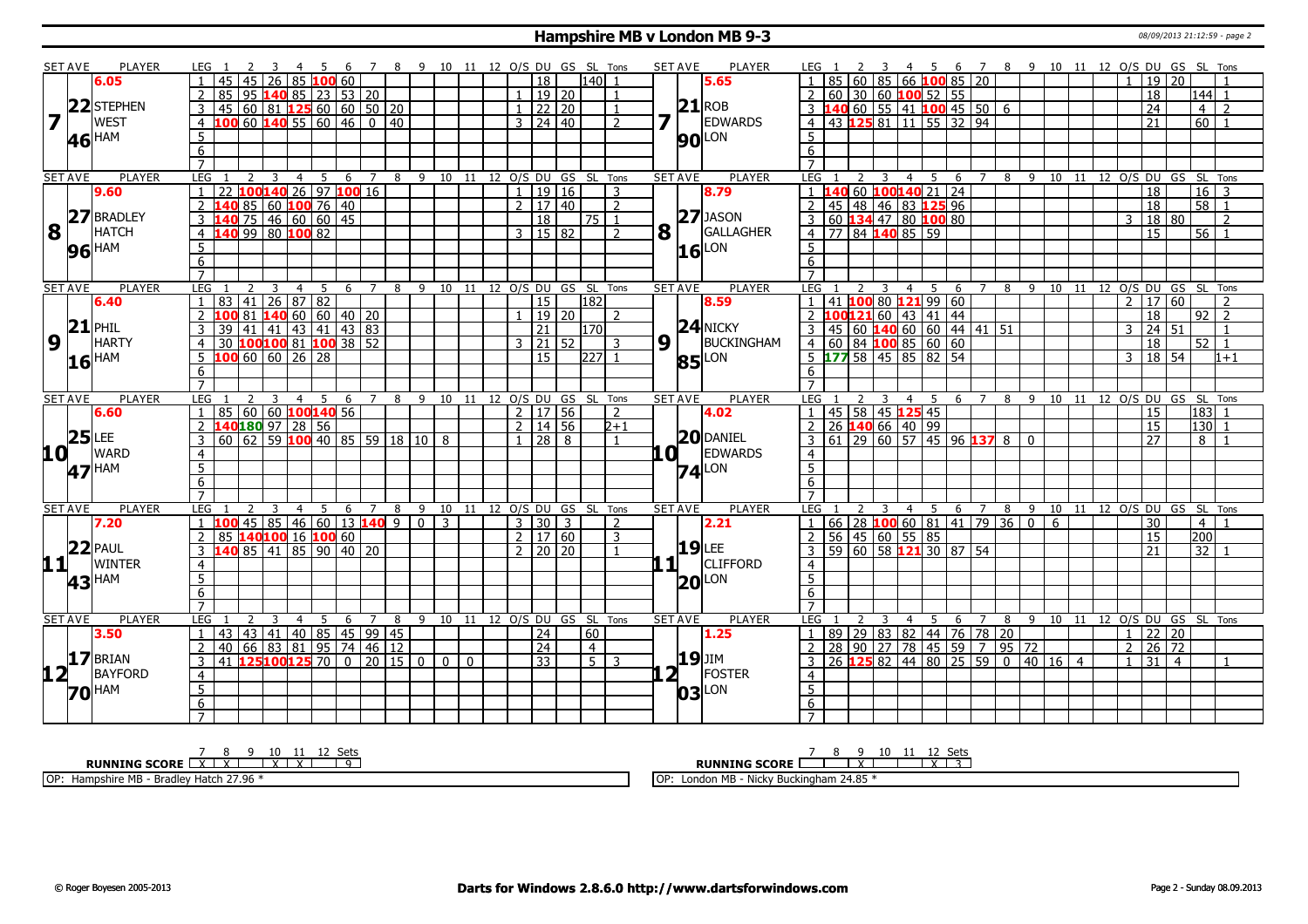## **Hampshire MB**

### **London MB**

| <b>PLAYER</b>          |    | lw/Llwonllost | <b>AVE</b> | <b>TAVE</b> | <b>POINTS DARTS TONS TON+180</b> |     |      |  | <b>TONS</b> | <b>PLAYER</b>           |  | W/Liwonilost | <b>AVE</b>     |       | TAVE POINTS DARTS TONS TON+ 180 |     |    |    | <b>TONS</b> |
|------------------------|----|---------------|------------|-------------|----------------------------------|-----|------|--|-------------|-------------------------|--|--------------|----------------|-------|---------------------------------|-----|----|----|-------------|
| Richard James Ford     |    | 0             | 24.24      | 8.32        | 1503                             | 62  |      |  | $8 + C$     | <b>Steve McHale</b>     |  |              | $20.3^{\circ}$ | 4.80  | 1283                            | 63  |    |    | $4 + 0$     |
| James Brooker          |    | 0             | 25.91      | 6.62        | 1503                             | 58  |      |  | $6 + C$     | <b>Ryan Francis</b>     |  |              | 19.47          | 3.00  | 1110                            | 57  |    |    | $3+0$       |
| <b>Steve Ballard</b>   |    |               | 23.40      | 12.60       | 2457                             | 105 |      |  | 11+1        | Tommv Sanwell           |  |              | 22.34          | 8.51  | 2346                            | 105 |    |    | 7+0         |
| <b>Justin Bradshaw</b> |    |               | 19.30      | 6.80        | 1988                             | 103 |      |  | $6 + 1$     | <b>Henry Murphy</b>     |  |              | 18.35          | 4.20  | 1908                            | 104 |    |    | $3 + 0$     |
| <b>Paul Dunn</b>       |    |               | 23.86      | 5.77        | 1360                             | 57  |      |  | $5 + C$     | <b>Scott Artiss</b>     |  |              | 24.64          | 4.95  | 1503                            | 61  |    |    | $4 + 1$     |
| <b>Mick Street</b>     |    |               | 24.88      | 9.40        | 1891                             | 76  |      |  | $9 + 0$     | <b>Stuart Patt</b>      |  |              | 22.92          | 6.94  | 1673                            | 73  |    |    | $5 + 1$     |
| <b>Stephen West</b>    |    |               | 22.46      | 6.05        | 1864                             | 83  |      |  | $5 + 0$     | <b>Rob Edwards</b>      |  |              | 21.90          | 5.65  | 1796                            | 82  |    |    | $5 + 0$     |
| <b>Bradley Hatch</b>   |    |               | 27.96      | 9.60        | 1929                             | 69  |      |  | $8 + 6$     | Jason Gallagher         |  |              | 27.16          | 8.79  | 1874                            | 69  |    |    | 7+0         |
| <b>Phil Harty</b>      |    |               | 21.16      | 6.40        | 1926 l                           | 91  |      |  | $6 + 0$     | <b>Nicky Buckingham</b> |  |              | 24.85          | 10.36 | 2361                            | 95  |    |    | $7 + 1$     |
| Lee Ward               |    | 0             | 25.47      | 6.60        | 1503                             | 59  |      |  | $5 + 1$     | Daniel Edwards          |  |              | 20.74          | 4.02  | 1182                            | 57  |    |    | $3 + 0$     |
| <b>Paul Winter</b>     |    | 0             | 22.43      | 7.20        | 1503                             | 67  |      |  | $6 + C$     | Lee Clifford            |  |              | 19.20          | 2.21  | 1267                            | 66  |    | ΩI | $2 + 0$     |
| <b>Brian Bayford</b>   |    |               | 17.70      | 3.50        | 1434                             | 81  |      |  | $3 + 0$     | <b>Jim Foster</b>       |  |              | 19.03          | 1.25  | 1503                            | 79  |    |    | $1+0$       |
| <b>TOTALS</b>          | 29 |               | 22.90      |             | 20861                            | 911 | 59 I |  | $78 + 3$    | <b>TOTALS</b>           |  | 29           | 21.74          |       | 19806                           | 911 | 33 | 16 | $51 + 3$    |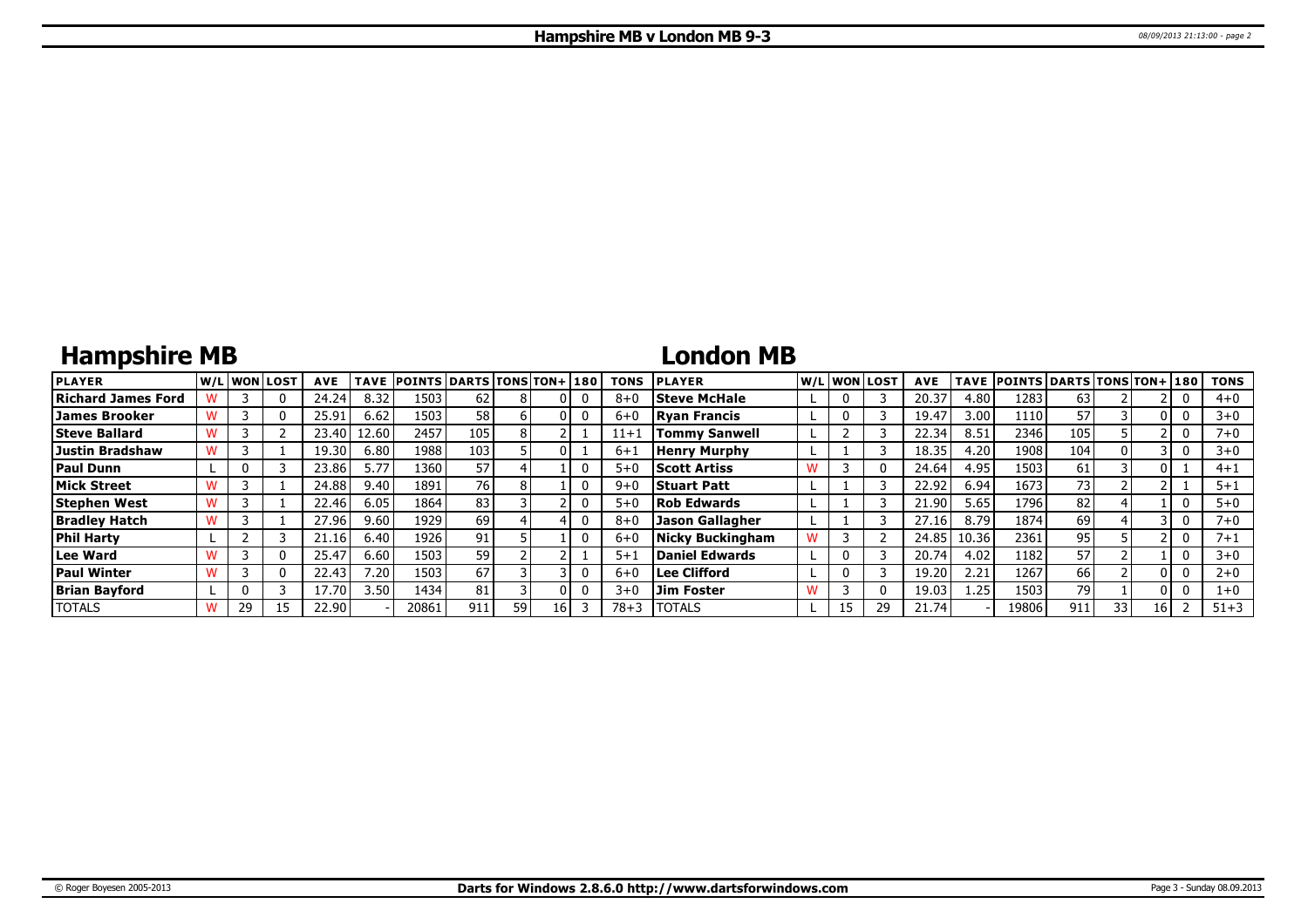#### **Hampshire WB v London WB 3-3** 08/09/2013 21:12:36 - page 1

|                         | <b>SET AVE</b> | <b>PLAYER</b>       | LEG 1            |                                              |                       |                |    | 45678                                                                                      |                |                |  |       |                |                                                              |                 |                                | 9 10 11 12 O/S DU GS SL Tons                                                                                      |         | <b>SET AVE</b> | PLAYER                | LEG 1            |                 |    |    | 2 3 4 5 6 7 8 9 10 11 12 O/S DU GS SL Tons                          |   |                        |   |           |                                                                                                                                             |                |                    |                      |                 |                |
|-------------------------|----------------|---------------------|------------------|----------------------------------------------|-----------------------|----------------|----|--------------------------------------------------------------------------------------------|----------------|----------------|--|-------|----------------|--------------------------------------------------------------|-----------------|--------------------------------|-------------------------------------------------------------------------------------------------------------------|---------|----------------|-----------------------|------------------|-----------------|----|----|---------------------------------------------------------------------|---|------------------------|---|-----------|---------------------------------------------------------------------------------------------------------------------------------------------|----------------|--------------------|----------------------|-----------------|----------------|
|                         |                | 1.00                |                  |                                              |                       |                |    | 45   26   25   81   28   60                                                                |                |                |  |       |                |                                                              | $\overline{27}$ | 122                            |                                                                                                                   |         |                | 2.25                  |                  |                 |    |    | 25100 66 30 22 48 33 32 6                                           |   |                        |   |           |                                                                                                                                             |                | $\overline{28}$    | <b>6</b>             |                 |                |
|                         |                |                     |                  | 41                                           |                       |                |    | 26 41 41 41 41 45 41 15 25                                                                 |                |                |  |       |                |                                                              | 30              | $\sqrt{144}$                   |                                                                                                                   |         |                |                       |                  |                 |    |    |                                                                     |   |                        |   |           |                                                                                                                                             | $\overline{2}$ |                    | $29 \mid 46$         |                 |                |
|                         |                | $12$ <b>KELLY</b>   | 3                | $22   41   26   21   100   41   26   60   9$ |                       |                |    |                                                                                            |                |                |  |       |                |                                                              | $\overline{27}$ | 155                            |                                                                                                                   |         |                | $17$ DEB              |                  |                 |    |    | 55 26 30 60 85 24 43 80 52 46<br>45 24 58 55 45 55 76 60 43 40      |   |                        |   |           |                                                                                                                                             | 3              |                    | 30   40              |                 |                |
| $\mathbf{1}$            |                | PALMER              |                  |                                              |                       |                |    |                                                                                            |                |                |  |       |                |                                                              |                 |                                |                                                                                                                   |         |                | <b>WATLING</b>        |                  |                 |    |    |                                                                     |   |                        |   |           |                                                                                                                                             |                |                    |                      |                 |                |
|                         |                |                     | $\overline{4}$   |                                              |                       |                |    |                                                                                            |                |                |  |       |                |                                                              |                 |                                |                                                                                                                   |         |                |                       | $\overline{4}$   |                 |    |    |                                                                     |   |                        |   |           |                                                                                                                                             |                |                    |                      |                 |                |
|                         |                | 88 HAM              | $\overline{5}$   |                                              |                       |                |    |                                                                                            |                |                |  |       |                |                                                              |                 |                                |                                                                                                                   |         | 28             | LON                   | 5 <sup>5</sup>   |                 |    |    |                                                                     |   |                        |   |           |                                                                                                                                             |                |                    |                      |                 |                |
|                         |                |                     | $\overline{6}$   |                                              |                       |                |    |                                                                                            |                |                |  |       |                |                                                              |                 |                                |                                                                                                                   |         |                |                       | 6                |                 |    |    |                                                                     |   |                        |   |           |                                                                                                                                             |                |                    |                      |                 |                |
|                         |                |                     | $\overline{7}$   |                                              |                       |                |    |                                                                                            |                |                |  |       |                |                                                              |                 |                                |                                                                                                                   |         |                |                       | $\overline{7}$   |                 |    |    |                                                                     |   |                        |   |           |                                                                                                                                             |                |                    |                      |                 |                |
|                         | <b>SET AVE</b> | <b>PLAYER</b>       | LEG              |                                              |                       |                |    |                                                                                            |                |                |  |       |                |                                                              |                 |                                | 1 2 3 4 5 6 7 8 9 10 11 12 0/5 DU GS SL TONS<br>45 41 95 26 15 38 61 55 36 74 0 0 45 2<br>58 85 45 65 60 83 45 40 |         | <b>SET AVE</b> | <b>PLAYER</b>         | LEG <sub>1</sub> |                 |    |    |                                                                     |   |                        |   |           | 1 2 3 4 5 6 7 8 9 10 11 12<br>41 55 26 30 60 60 6 85 9 45 44 22<br>60 60 41 41 <b>101</b> 60 41 37 60<br>6 7 8 9 10 11 12 0/S DU GS SL Tons |                |                    |                      |                 |                |
|                         |                |                     |                  |                                              |                       |                |    |                                                                                            |                |                |  |       |                |                                                              |                 |                                |                                                                                                                   |         |                | 1.01                  |                  |                 |    |    |                                                                     |   |                        |   |           |                                                                                                                                             | $\overline{2}$ | $\vert 44 \vert 2$ |                      |                 |                |
|                         |                |                     | $\overline{2}$   |                                              |                       |                |    |                                                                                            |                |                |  |       |                |                                                              |                 |                                |                                                                                                                   |         |                |                       |                  |                 |    |    |                                                                     |   |                        |   |           |                                                                                                                                             |                | $3 \ 27 \ 60$      |                      |                 |                |
|                         |                | $15$ MAXINE         | $\overline{3}$   | 81 26 45 45 85 28 45 60 62                   |                       |                |    |                                                                                            |                |                |  |       |                |                                                              | $\overline{27}$ | $\sqrt{24}$                    |                                                                                                                   |         |                | $15$ LISA             |                  |                 |    |    | 28 81 60 41 60 85 76 50 20                                          |   |                        |   |           |                                                                                                                                             | $\overline{3}$ |                    | $27 \overline{20}$   |                 |                |
| $\overline{\mathbf{2}}$ |                | <b>CADWALLADER</b>  | $\overline{4}$   |                                              |                       |                |    |                                                                                            |                |                |  |       |                |                                                              |                 |                                |                                                                                                                   |         |                | BEHAN                 | 4                |                 |    |    |                                                                     |   |                        |   |           |                                                                                                                                             |                |                    |                      |                 |                |
|                         |                |                     | $\overline{5}$   |                                              |                       |                |    |                                                                                            |                |                |  |       |                |                                                              |                 |                                |                                                                                                                   |         |                |                       | $\overline{5}$   |                 |    |    |                                                                     |   |                        |   |           |                                                                                                                                             |                |                    |                      |                 |                |
|                         |                | $18$ <sup>HAM</sup> | 6                |                                              |                       |                |    |                                                                                            |                |                |  |       |                |                                                              |                 |                                |                                                                                                                   |         |                | $34$ <sup>LON</sup>   | 6                |                 |    |    |                                                                     |   |                        |   |           |                                                                                                                                             |                |                    |                      |                 |                |
|                         |                |                     | $\overline{7}$   |                                              |                       |                |    |                                                                                            |                |                |  |       |                |                                                              |                 |                                |                                                                                                                   |         |                |                       | $\overline{z}$   |                 |    |    |                                                                     |   |                        |   |           |                                                                                                                                             |                |                    |                      |                 |                |
|                         |                |                     |                  |                                              |                       |                |    |                                                                                            |                |                |  |       |                |                                                              |                 |                                |                                                                                                                   |         |                |                       |                  |                 |    |    |                                                                     |   |                        |   |           |                                                                                                                                             |                |                    |                      |                 |                |
|                         | <b>SET AVE</b> | <b>PLAYER</b>       | LEG              |                                              |                       | $\overline{4}$ |    | 5<br>6                                                                                     | 7              | 8              |  |       |                |                                                              |                 | 9 10 11 12 O/S DU GS SL Tons   |                                                                                                                   |         | <b>SET AVE</b> | <b>PLAYER</b>         | LEG              |                 |    |    | $\overline{4}$<br>5                                                 | 6 | 7                      |   | 8 9 10 11 |                                                                                                                                             |                |                    | 12 O/S DU GS SL Tons |                 |                |
|                         |                | 1.00                |                  | 40 60 26 80 11 45 45 41                      |                       |                |    |                                                                                            |                |                |  |       |                |                                                              | $\sqrt{24}$     | 153                            |                                                                                                                   |         |                | 3.63                  |                  |                 |    |    | <u>125</u> 26 81 60 60 32 36 0 20                                   |   |                        |   |           |                                                                                                                                             | $\overline{2}$ |                    | $26 \overline{)20}$  |                 |                |
|                         |                | $15$ SUE            | $\overline{2}$   | 43                                           | 41                    |                |    | 28 57 60 55 45 41 85 26                                                                    |                |                |  |       |                |                                                              | 30              | $\overline{20}$                |                                                                                                                   |         |                |                       | 2                |                 |    |    |                                                                     |   |                        |   |           |                                                                                                                                             | $\overline{2}$ |                    | $\overline{29}$ 24   |                 | $\overline{1}$ |
|                         |                |                     | $\overline{3}$   | 30 26 36 100 85 21 41 26 43 75 0             |                       |                |    |                                                                                            |                |                |  |       |                |                                                              | $\overline{33}$ |                                | $\sqrt{18}$ 1                                                                                                     |         |                | <b>16</b> DEE         |                  |                 |    |    |                                                                     |   |                        |   |           | 20 100 60 43 60 60 40 48 30 24 0 16 2                                                                                                       |                |                    | 35 16                |                 | $\overline{1}$ |
| 3                       |                | <b>THOMPSON</b>     | $\overline{4}$   |                                              |                       |                |    |                                                                                            |                |                |  |       |                |                                                              |                 |                                |                                                                                                                   | 3       |                | <b>BELCHER</b>        | $\overline{4}$   |                 |    |    |                                                                     |   |                        |   |           |                                                                                                                                             |                |                    |                      |                 |                |
|                         |                | <b>08 HAM</b>       | $\overline{5}$   |                                              |                       |                |    |                                                                                            |                |                |  |       |                |                                                              |                 |                                |                                                                                                                   |         |                | <b>70</b> LON         | $\overline{5}$   |                 |    |    |                                                                     |   |                        |   |           |                                                                                                                                             |                |                    |                      |                 |                |
|                         |                |                     | 6                |                                              |                       |                |    |                                                                                            |                |                |  |       |                |                                                              |                 |                                |                                                                                                                   |         |                |                       | 6                |                 |    |    |                                                                     |   |                        |   |           |                                                                                                                                             |                |                    |                      |                 |                |
|                         |                |                     | $\overline{7}$   |                                              |                       |                |    |                                                                                            |                |                |  |       |                |                                                              |                 |                                |                                                                                                                   |         |                |                       |                  |                 |    |    |                                                                     |   |                        |   |           |                                                                                                                                             |                |                    |                      |                 |                |
|                         | <b>SET AVE</b> | <b>PLAYER</b>       | LEG              |                                              |                       |                |    | 6                                                                                          |                |                |  |       |                |                                                              |                 | 8 9 10 11 12 O/S DU GS SL Tons |                                                                                                                   |         | <b>SET AVE</b> | <b>PLAYER</b>         | <b>LEG</b>       |                 |    |    | 5<br>$\overline{4}$                                                 | 6 | $\overline{7}$         |   |           | 8 9 10 11 12 0/S DU GS SL Tons                                                                                                              |                |                    |                      |                 |                |
|                         |                |                     |                  |                                              |                       |                |    |                                                                                            |                |                |  |       |                |                                                              |                 |                                |                                                                                                                   |         |                |                       |                  |                 |    |    |                                                                     |   |                        |   |           |                                                                                                                                             |                |                    |                      |                 |                |
|                         |                | 1.25                |                  | 39                                           | 57                    | 41<br>97       |    |                                                                                            |                |                |  |       |                |                                                              | 36              | 20                             |                                                                                                                   |         |                | 2.40                  |                  | 33              | 60 | 26 |                                                                     |   |                        |   |           |                                                                                                                                             |                |                    |                      |                 |                |
|                         |                |                     | $\overline{2}$   | 85                                           | 45                    |                |    | 41 17 70 26 27 28 15 23                                                                    |                |                |  |       |                |                                                              |                 |                                |                                                                                                                   |         |                |                       |                  |                 |    |    |                                                                     |   |                        |   |           | $\vert$ 22   45   45   45   43   41   45   60   36   3                                                                                      |                |                    | 36 36                | 64              |                |
|                         |                |                     |                  | 85                                           |                       |                |    | 57   57   25   26   59   39   40   43   25                                                 |                |                |  |       |                | $3 \mid 33 \mid 25$                                          | 21              |                                |                                                                                                                   |         |                |                       |                  |                 |    |    | 56 41 41 11 41 45 65 38 58 20                                       |   |                        |   |           |                                                                                                                                             | $\mathcal{P}$  | $\overline{33}$    |                      |                 | $\overline{z}$ |
|                         |                | $15$ SAM            | 3                |                                              |                       |                |    |                                                                                            |                |                |  |       |                |                                                              |                 | $\sqrt{18}$                    |                                                                                                                   |         |                | <b>14 NIKKI</b>       |                  |                 |    |    | 26 140 53 41 100 94 47                                              |   |                        |   |           |                                                                                                                                             |                |                    | 20   47              |                 |                |
| $\vert 4 \vert$         |                | PIKE                | $\overline{4}$   | 30                                           |                       |                |    |                                                                                            |                |                |  | $0-1$ |                | $0$   2   38   2                                             |                 |                                |                                                                                                                   | 4 1     |                | PATTEN                | $\overline{4}$   |                 |    |    |                                                                     |   |                        |   |           |                                                                                                                                             |                | $\overline{39}$    |                      | 32              |                |
|                         |                | 42 <sup>HAM</sup>   | 5 <sup>2</sup>   | 55                                           |                       |                |    | 166 26 96 42 85 83<br>60 30 41 <b>125</b> 70 93 38 12 0 0<br>29 42 40 78 57 51 87 22 30 10 |                |                |  |       |                | $\overline{2}$                                               | 32 10           |                                |                                                                                                                   |         |                | $52$ <sup>LON</sup>   | $5\overline{)}$  |                 |    |    | 45 41 29 7 64 50 43 60 58 25 36 11<br>46 46 58 45 21 41 30 24 30 45 |   |                        |   |           |                                                                                                                                             |                | $\overline{30}$    |                      | 115             |                |
|                         |                |                     | 6                |                                              |                       |                |    |                                                                                            |                |                |  |       |                |                                                              |                 |                                |                                                                                                                   |         |                |                       | 6                |                 |    |    |                                                                     |   |                        |   |           |                                                                                                                                             |                |                    |                      |                 |                |
|                         |                |                     | $\overline{7}$   |                                              |                       |                |    |                                                                                            |                |                |  |       |                |                                                              |                 |                                |                                                                                                                   |         |                |                       | $\overline{7}$   |                 |    |    |                                                                     |   |                        |   |           |                                                                                                                                             |                |                    |                      |                 |                |
|                         | <b>SET AVE</b> | PLAYER              | LEG              |                                              | 3                     |                | -5 | - 6                                                                                        | $\overline{7}$ | 8 <sup>8</sup> |  |       |                |                                                              |                 | 9 10 11 12 O/S DU GS SL Tons   |                                                                                                                   |         | <b>SET AVE</b> | <b>PLAYER</b>         | LEG <sub>1</sub> |                 |    |    | - 5<br>$\overline{4}$                                               | 6 | $\overline{7}$         |   |           | 8 9 10 11 12 O/S DU GS SL Tons                                                                                                              |                |                    |                      |                 |                |
|                         |                | 1.25                |                  | 60                                           |                       |                |    | 60   28   60   60   30   40   26                                                           |                |                |  |       |                |                                                              | $\overline{24}$ | 137                            |                                                                                                                   |         |                | 3.21                  | $\overline{1}$   |                 |    |    | 45 45 121100 40 37 63 30 20                                         |   |                        |   |           |                                                                                                                                             |                |                    | 25 20                |                 |                |
|                         |                |                     | $\mathcal{P}$    |                                              |                       |                |    | 60 60 45 55 60 96                                                                          |                |                |  |       |                | $2 \mid 20 \mid 96$                                          |                 |                                | $\mathbf{1}$                                                                                                      |         |                |                       | $\overline{2}$   |                 |    |    |                                                                     |   |                        |   |           |                                                                                                                                             |                | 18                 |                      | 150             |                |
|                         |                | 18 GEMMA            |                  | 95                                           |                       |                |    | $60 \mid 45 \mid 80 \mid 85 \mid 96 \mid 30 \mid 10$                                       |                |                |  |       |                |                                                              | 22   10         |                                |                                                                                                                   |         |                | 18 LEANNE             |                  |                 |    |    | 43 45 85 60 64 45 100 54                                            |   |                        |   |           |                                                                                                                                             |                | $\overline{24}$    |                      | 5 <sup>1</sup>  |                |
| 5                       | $\mathbf{L}$   | <b>HAYTER</b>       | 4                | 45                                           | 60   81               |                |    | 45   55   55   60   44   24   16   12                                                      |                |                |  |       | $\overline{4}$ | $\overline{2}$                                               | l 35 l          | $\overline{4}$                 |                                                                                                                   | 5       |                | <b>TOPPER</b>         |                  |                 |    |    | 68 62 26 45 60 85 43 52 40 10 0                                     |   |                        |   |           |                                                                                                                                             |                | 33                 |                      | $\overline{10}$ |                |
|                         |                |                     | 5                |                                              |                       |                |    |                                                                                            |                |                |  |       |                |                                                              |                 |                                |                                                                                                                   |         |                |                       | $5\overline{5}$  |                 |    |    |                                                                     |   |                        |   |           |                                                                                                                                             |                |                    |                      |                 |                |
|                         |                | 49 HAM              | 6                |                                              |                       |                |    |                                                                                            |                |                |  |       |                |                                                              |                 |                                |                                                                                                                   |         |                | <b>39</b> LON         | 6                |                 |    |    |                                                                     |   |                        |   |           |                                                                                                                                             |                |                    |                      |                 |                |
|                         |                |                     | $\overline{7}$   |                                              |                       |                |    |                                                                                            |                |                |  |       |                |                                                              |                 |                                |                                                                                                                   |         |                |                       | $\overline{7}$   |                 |    |    |                                                                     |   |                        |   |           |                                                                                                                                             |                |                    |                      |                 |                |
|                         | <b>SET AVE</b> | <b>PLAYER</b>       | LEG              |                                              |                       |                | .5 | -6                                                                                         | 7              | 8              |  |       |                |                                                              |                 | 9 10 11 12 O/S DU GS SL Tons   |                                                                                                                   |         | <b>SET AVE</b> |                       | LEG <sub>1</sub> |                 |    |    | 4<br>-5.                                                            | 6 | 7                      | 8 |           | 9 10 11 12 O/S DU GS SL Tons                                                                                                                |                |                    |                      |                 |                |
|                         |                |                     | $\mathbf{1}$     | 45                                           |                       |                |    |                                                                                            |                |                |  |       |                |                                                              |                 |                                |                                                                                                                   |         |                | <b>PLAYER</b><br>1.15 |                  | 37   65   22    |    |    |                                                                     |   |                        |   |           | 19                                                                                                                                          |                |                    |                      | $\overline{4}$  |                |
|                         |                |                     |                  |                                              | 45                    |                |    |                                                                                            |                |                |  |       |                | 45   47   45   38   19   29   38   38   32   60   3   57   4 |                 |                                |                                                                                                                   |         |                |                       |                  |                 |    |    | $ 30\rangle$                                                        |   | $ 43 $ 5 76 85 82 16 1 |   |           |                                                                                                                                             |                | $\overline{54}$    |                      |                 |                |
|                         |                |                     | 2                | 35                                           | $ 43\rangle$          | 59             |    | 47 41 57 76 45 30 48 0 16                                                                  |                |                |  |       |                |                                                              | $\overline{51}$ | 2                              |                                                                                                                   |         |                |                       |                  | $\overline{53}$ |    |    | $36 \mid 43$ 115 11 41 80 39 0                                      |   |                        |   | 550       | $\mathbf{0}$                                                                                                                                |                | 52                 | $\overline{14}$      |                 |                |
|                         |                | $11$ BRIDGET        | $\mathbf{3}$     | $\sqrt{83}$                                  | $\overline{57}$ 57    |                |    | $57$ 41 57 85 29 0 35                                                                      |                |                |  |       |                | $2 \mid 29 \mid 35$                                          |                 |                                |                                                                                                                   |         |                | $11$ LISA             | $\overline{3}$   |                 |    |    | 37 39 35 37 85 40 46 45 47                                          |   |                        |   |           |                                                                                                                                             |                | $\overline{27}$    |                      | $\overline{90}$ |                |
| 6                       |                | MCGUIRE             | $\overline{4}$   | 57                                           | 95<br>$\overline{22}$ |                |    | 57 29 57 57 41 72 14                                                                       |                |                |  |       |                | 3   30   14                                                  |                 |                                |                                                                                                                   | $6\Box$ |                | DUNFORD               | $\overline{4}$   |                 |    |    | 45 36 30 85 60 78 38 39 50 0                                        |   |                        |   |           |                                                                                                                                             |                | $\overline{30}$    |                      | $\overline{40}$ |                |
|                         |                | 99 HAM              | 5                |                                              |                       |                |    |                                                                                            |                |                |  |       |                |                                                              |                 |                                |                                                                                                                   |         | 47             | LON                   | 5                |                 |    |    |                                                                     |   |                        |   |           |                                                                                                                                             |                |                    |                      |                 |                |
|                         |                |                     | 6<br>$7^{\circ}$ |                                              |                       |                |    |                                                                                            |                |                |  |       |                |                                                              |                 |                                |                                                                                                                   |         |                |                       | 6                |                 |    |    |                                                                     |   |                        |   |           |                                                                                                                                             |                |                    |                      |                 |                |

**RUNNING SCORE**  $\begin{array}{|c|c|c|c|c|c|}\n\hline\n & 2 & 3 & 4 & 5 & 6 & \text{Sets} \\
\hline\n\end{array}$ 

OP: Hampshire WB - Gemma Hayter 18.49 \*

**RUNNING SCORE**  $\begin{array}{|c|c|c|c|c|}\n\hline\n & 2 & 3 & 4 & 5 & 6 & \text{Sets} \\
\hline\n\textbf{R} & & \textbf{R} & & \textbf{R} & & \textbf{R} \\
\hline\n\end{array}$ 

OP: London WB - Deb Watling 17.28 \*